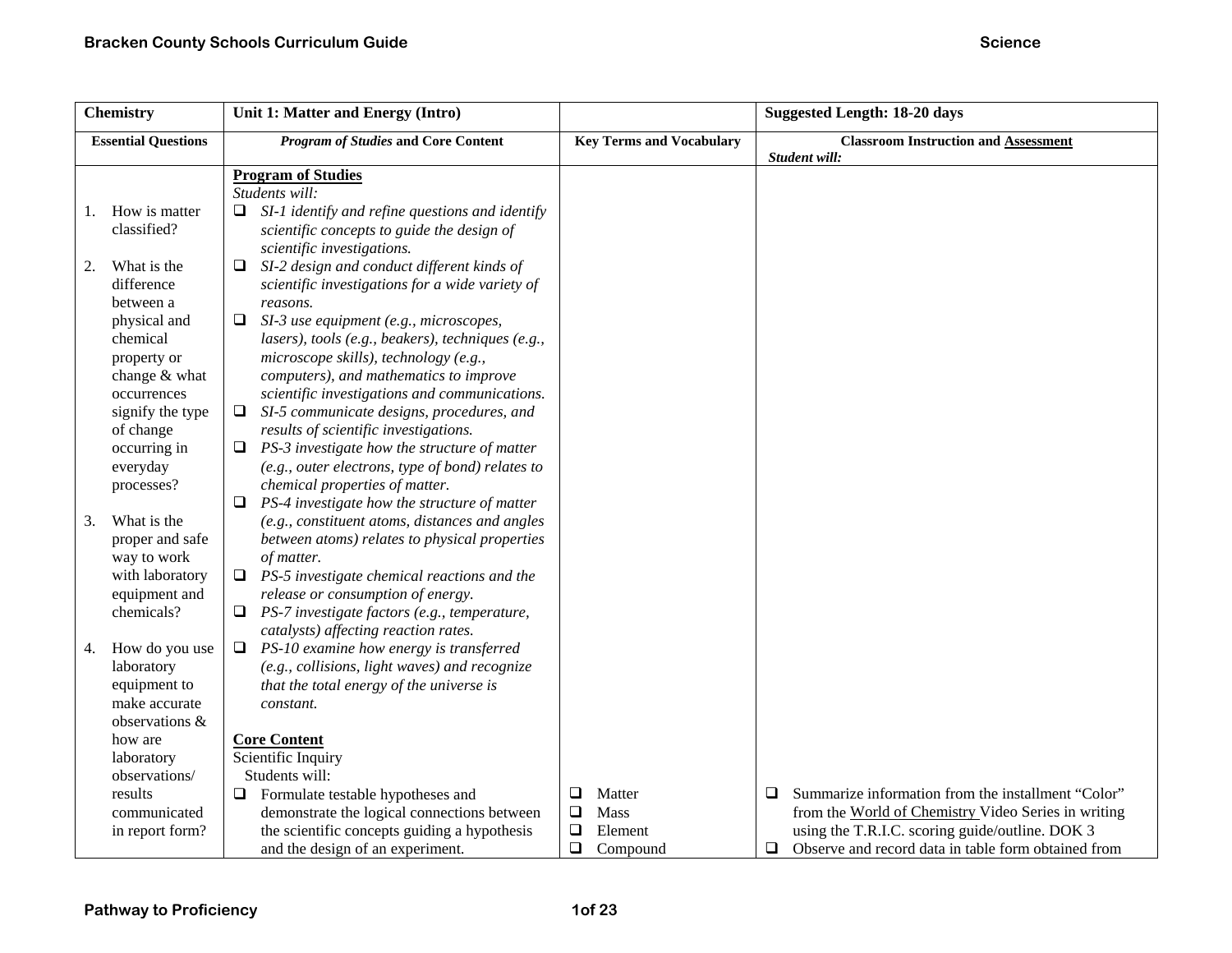| <b>Chemistry</b>                                                                                                                                                                                            | Unit 1: Matter and Energy (Intro)                                                                                                                                                                                                                                                                                                                                                                                                                                      |                                                                                                                                   | <b>Suggested Length: 18-20 days</b>                                                                                                                                                                                                                                                                                                                                |
|-------------------------------------------------------------------------------------------------------------------------------------------------------------------------------------------------------------|------------------------------------------------------------------------------------------------------------------------------------------------------------------------------------------------------------------------------------------------------------------------------------------------------------------------------------------------------------------------------------------------------------------------------------------------------------------------|-----------------------------------------------------------------------------------------------------------------------------------|--------------------------------------------------------------------------------------------------------------------------------------------------------------------------------------------------------------------------------------------------------------------------------------------------------------------------------------------------------------------|
| <b>Essential Questions</b>                                                                                                                                                                                  | <b>Program of Studies and Core Content</b>                                                                                                                                                                                                                                                                                                                                                                                                                             | <b>Key Terms and Vocabulary</b>                                                                                                   | <b>Classroom Instruction and Assessment</b><br>Student will:                                                                                                                                                                                                                                                                                                       |
| What are the<br>5.<br>three ordinary<br>states of matter<br>and how do<br>they differ in<br>the behavior of<br>their individual<br>particles?<br>What is energy<br>6.<br>and how are its<br>transformations | Use equipment, tools, techniques, technology,<br>❏<br>and mathematics to improve scientific<br>investigations and communications.<br>Use evidence, logic, and scientific knowledge<br>$\Box$<br>to develop and revise scientific explanations<br>and models.<br>Design and conduct different kinds of<br>$\Box$<br>scientific investigation<br>$\Box$<br>Communicate and defend the designs,<br>procedures, observations, and results of<br>scientific investigations. | Mixture<br>$\Box$<br>$\Box$<br>Atoms<br>$\Box$<br>Molecules<br>$\Box$<br>Physical property<br>Chemical property<br>$\Box$         | mixing different combinations of chemicals.                                                                                                                                                                                                                                                                                                                        |
| related to<br>physical and<br>chemical<br>changes?                                                                                                                                                          | SC-HS-1.1.1 Students will classify or make<br>❏<br>generalizations about elements from data<br>of observed patterns in atomic structure<br>and/or position on the periodic table.                                                                                                                                                                                                                                                                                      | <b>Laboratory Safety</b><br>⊔<br>Rules & Equipment<br>Experimental Steps &<br>$\Box$<br>Parts<br>$\Box$<br>(Laboratory Report     | Rank laboratory safety rules in order of importance from<br>□<br>$1-10$ . DOK 2<br>Interpret and explain a chosen or assigned laboratory<br>$\Box$<br>safety rule in poster form to display in the classroom.<br>DOK <sub>3</sub>                                                                                                                                  |
| What are the<br>7.<br>names and<br>symbols of<br>common<br>elements?                                                                                                                                        | The periodic table is a consequence of the<br>repeating pattern of outermost electrons.<br>DOK <sub>2</sub>                                                                                                                                                                                                                                                                                                                                                            | Format)                                                                                                                           | □<br>Understand and utilize basic laboratory safety practices.<br>DOK <sub>2</sub><br>Match pictures of pieces of common laboratory<br>$\Box$<br>equipment with the correct name. DOK 1                                                                                                                                                                            |
|                                                                                                                                                                                                             | SC-HS-1.1.5 Students will explain the role<br>⊔<br>of intermolecular or intramolecular<br>interactions on the physical properties<br>(solubility, density, polarity,<br>boiling/melting points) of compounds.                                                                                                                                                                                                                                                          | ❏<br>Homogeneous<br>$\Box$<br>Heterogeneous<br>Pure substance<br>$\Box$<br>$\Box$<br>Physical change<br>$\Box$<br>Chemical change | Generalize 3-4 indicators of chemical change from<br>$\Box$<br>recorded data of observed chemical reactions. DOK 4<br>Identify specific changes/properties as physical or<br>$\Box$<br>chemical and explain the difference between physical<br>and chemical changes at the macro- and micro-levels.<br>DOK <sub>2</sub>                                            |
|                                                                                                                                                                                                             | The physical properties of compounds<br>reflect the nature of the interactions among<br>molecules. These interactions are<br>determined by the structure of the<br>molecules, including the constituent atoms.<br>DOK <sub>2</sub>                                                                                                                                                                                                                                     |                                                                                                                                   | List several physical properties and specify those<br>$\Box$<br>properties for a given element or compound.<br>Categorize "models" of matter (represented with nuts,<br>$\Box$<br>bolts, washers, etc.) as elements, compounds, or<br>mixtures. DOK 3<br>Identify specific samples of matter as elements,<br>$\Box$<br>compounds, or mixtures based on their known |
|                                                                                                                                                                                                             | SC-HS-1.1.8 Students will:<br>❏<br>explain the importance of chemical<br>⊔<br>reactions in a real-world context;                                                                                                                                                                                                                                                                                                                                                       |                                                                                                                                   | properties. DOK 2<br>Follow a prescribed laboratory procedure and properly<br>use laboratory equipment to observe two specific                                                                                                                                                                                                                                     |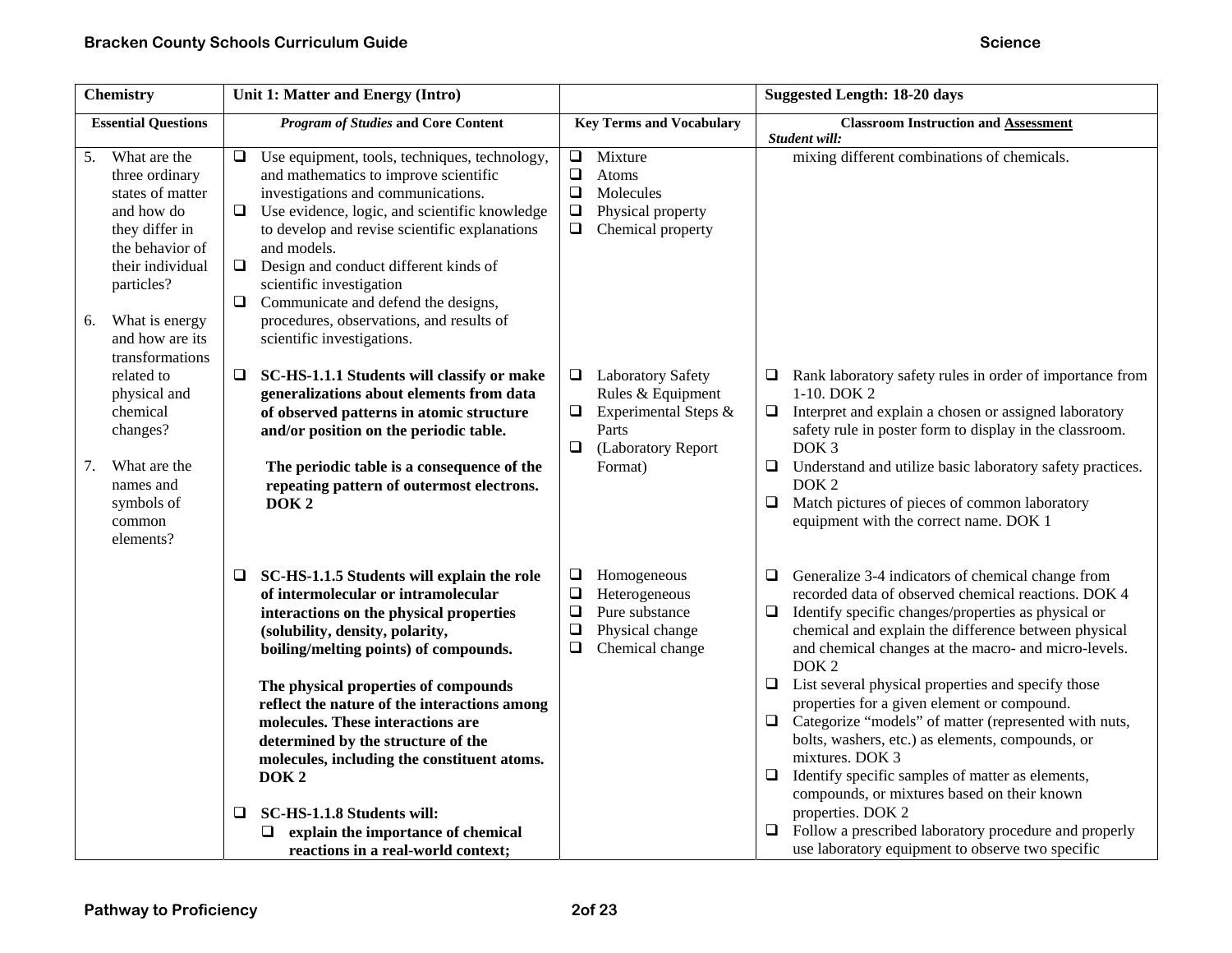| <b>Chemistry</b>           | Unit 1: Matter and Energy (Intro)                                                                                                                                                                                                                                                               |                                                                                                                                                                                          | <b>Suggested Length: 18-20 days</b>                                                                                                                                                                                                                                                                                                      |
|----------------------------|-------------------------------------------------------------------------------------------------------------------------------------------------------------------------------------------------------------------------------------------------------------------------------------------------|------------------------------------------------------------------------------------------------------------------------------------------------------------------------------------------|------------------------------------------------------------------------------------------------------------------------------------------------------------------------------------------------------------------------------------------------------------------------------------------------------------------------------------------|
| <b>Essential Questions</b> | <b>Program of Studies and Core Content</b>                                                                                                                                                                                                                                                      | <b>Key Terms and Vocabulary</b>                                                                                                                                                          | <b>Classroom Instruction and Assessment</b><br>Student will:                                                                                                                                                                                                                                                                             |
|                            | justify conclusions using evidence/data<br>❏<br>from chemical reactions.<br>Chemical reactions (e.g. acids and based,<br>oxidation, combustion of fuels, rusting,<br>tarnishing) occur all around us and in<br>every cell in our bodies. These reactions<br>may release or absorb energy. DOK 3 |                                                                                                                                                                                          | chemical reactions. DOK 2<br>Generate as many written observations as possible<br>regarding the substances and changes involved in the<br>laboratory experiment. DOK 3<br>Compose several questions raised by observing the<br>$\Box$<br>reactions during the laboratory experiment and<br>hypothesize answers to those questions. DOK 4 |
|                            | SC-08-4.6.2 Students will:<br>□<br>describe or explain energy transfer<br>⊔<br>and energy conservation;<br>evaluate alternative solutions to energy<br>$\Box$<br>problems.<br>Energy can be transferred in many ways,                                                                           | ❏<br>Energy<br>$\Box$<br>Kinetic Energy<br>$\Box$<br><b>Potential Energy</b><br><b>Mechanical Energy</b><br>$\Box$<br>$\Box$<br><b>Thermal Energy</b><br>$\Box$<br><b>Radiant Energy</b> | Identify the forms of energy involved in operating an<br>⊔<br>observed "steam engine" demonstration. DOK 2<br>Observe endothermic and exothermic changes and<br>identify specific energy changes as endothermic or<br>exothermic. DOK 2<br>Name and identify 25 common elements and symbols.                                             |
|                            | but it can neither be created nor<br>destroyed. DOK 3                                                                                                                                                                                                                                           | $\Box$<br><b>Chemical Energy</b><br>$\Box$<br>Endothermic process<br>Exothermic process<br>❏                                                                                             | DOK <sub>1</sub><br>Elements and Symbols Quiz I DOK 1<br>$\Box$<br>Quiz: "Matter & Energy" (MC, Short Answer/Item,<br>❏<br>DOK 2, 3, 4<br>Open Response-Everyday physical & chemical changes<br>❏                                                                                                                                        |
|                            | SC-08-4.6.3 Students will understand that all<br>❏<br>energy can be considered to be kinetic energy,<br>potential energy, or energy contained by a<br>field (e.g., electric, magnetic, gravitational).                                                                                          |                                                                                                                                                                                          | DOK4<br>Written Summary: Video Program: World of Chemistry-<br>□<br>Color DOK 2, 3<br><b>Laboratory Safety Rules and Equipment Test DOK 2</b><br>$\Box$<br>Formal Lab Report: "Observing, Questioning" DOK 2,<br>$\Box$<br>3, 4                                                                                                          |

|                            | <b>Chemistry</b> | Unit 2: Scientific Measurements and<br><b>Calculations</b> |                                 | Suggested Length: 20-22 days                |
|----------------------------|------------------|------------------------------------------------------------|---------------------------------|---------------------------------------------|
| <b>Essential Questions</b> |                  | <i>Program of Studies</i> and Core Content                 | <b>Key Terms and Vocabulary</b> | <b>Classroom Instruction and Assessment</b> |
|                            |                  |                                                            |                                 | Student will:                               |
|                            |                  | <b>Program of Studies</b>                                  |                                 |                                             |
|                            |                  | Students will:                                             |                                 |                                             |
|                            | What are         | SI-1 identify and refine questions and identify            |                                 |                                             |
|                            | precision and    | scientific concepts to guide the design of                 |                                 |                                             |
|                            | accuracy of      | scientific investigations.                                 |                                 |                                             |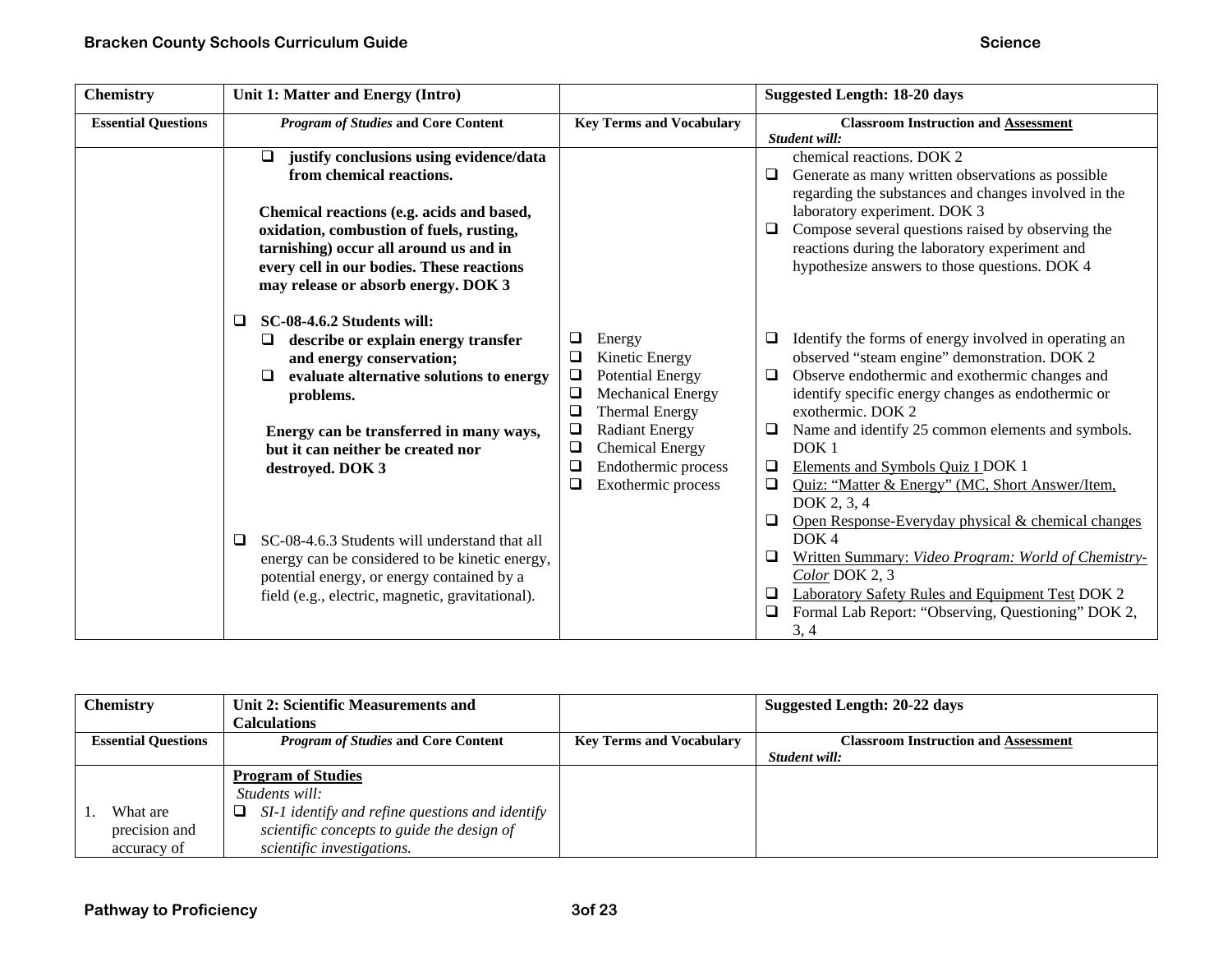| <b>Chemistry</b> |                            | <b>Unit 2: Scientific Measurements and</b>          |                                 | <b>Suggested Length: 20-22 days</b>         |
|------------------|----------------------------|-----------------------------------------------------|---------------------------------|---------------------------------------------|
|                  |                            | <b>Calculations</b>                                 |                                 |                                             |
|                  | <b>Essential Questions</b> | <b>Program of Studies and Core Content</b>          | <b>Key Terms and Vocabulary</b> | <b>Classroom Instruction and Assessment</b> |
|                  |                            |                                                     |                                 | Student will:                               |
|                  | scientific                 | SI-2 design and conduct different kinds of<br>⊔     |                                 |                                             |
|                  | measurements?              | scientific investigations for a wide variety of     |                                 |                                             |
|                  |                            | reasons.                                            |                                 |                                             |
| 2.               | How do you                 | SI-3 use equipment (e.g., microscopes,              |                                 |                                             |
|                  | determine the              | lasers), tools (e.g., beakers), techniques (e.g.,   |                                 |                                             |
|                  | accuracy and               | microscope skills), technology (e.g.,               |                                 |                                             |
|                  | precision of a             | computers), and mathematics to improve              |                                 |                                             |
|                  | measurement?               | scientific investigations and communications.       |                                 |                                             |
|                  |                            | $\Box$ SI-5 communicate designs, procedures, and    |                                 |                                             |
| 3.               | How do you                 | results of scientific investigations.               |                                 |                                             |
|                  | express                    | $\Box$ AC-1 apply scientific inquiry and conceptual |                                 |                                             |
|                  | extremely large            | understandings to solving problems of               |                                 |                                             |
|                  | or small                   | technological design (e.g., styrofoam cups,         |                                 |                                             |
|                  | numbers?                   | transistors, computer chips).                       |                                 |                                             |
|                  |                            | $\Box$ AC-2 examine the interaction between science |                                 |                                             |
| 4.               | What                       | and technology.                                     |                                 |                                             |
|                  | instruments and            | AC-8 analyze how science and technology are<br>□    |                                 |                                             |
|                  | units are used to          | necessary but not sufficient for solving local,     |                                 |                                             |
|                  | express                    | national, and global issues.                        |                                 |                                             |
|                  | measurements               | AC-9 analyze the role science plays in<br>❏         |                                 |                                             |
|                  | in science?                | everyday life and compare different careers in      |                                 |                                             |
|                  | How do you use             | science.                                            |                                 |                                             |
|                  | these                      | PS-4 investigate how the structure of matter<br>❏   |                                 |                                             |
|                  | instruments and            | (e.g., constituent atoms, distances and angles      |                                 |                                             |
|                  | units?                     | between atoms) relates to physical properties       |                                 |                                             |
|                  |                            | of matter.                                          |                                 |                                             |
| 5.               | What are                   |                                                     |                                 |                                             |
|                  | significant<br>figures and | <b>Core Content</b>                                 |                                 |                                             |
|                  | how/why are                | <b>Science and Technology</b>                       |                                 |                                             |
|                  | they used in               | Students will apply scientific theory and           |                                 |                                             |
|                  | scientific                 | conceptual understandings to solve problems of      |                                 |                                             |
|                  | calculations?              | technological design and examine the interaction    |                                 |                                             |
|                  |                            | between science and technology.                     |                                 |                                             |
|                  |                            |                                                     |                                 |                                             |
|                  |                            | <b>History and Nature of Science</b>                |                                 |                                             |
|                  |                            | Students will analyze the role science plays in     |                                 |                                             |
|                  |                            | everyday life and compare different careers in      |                                 |                                             |
|                  |                            | science; recognize that scientific knowledge        |                                 |                                             |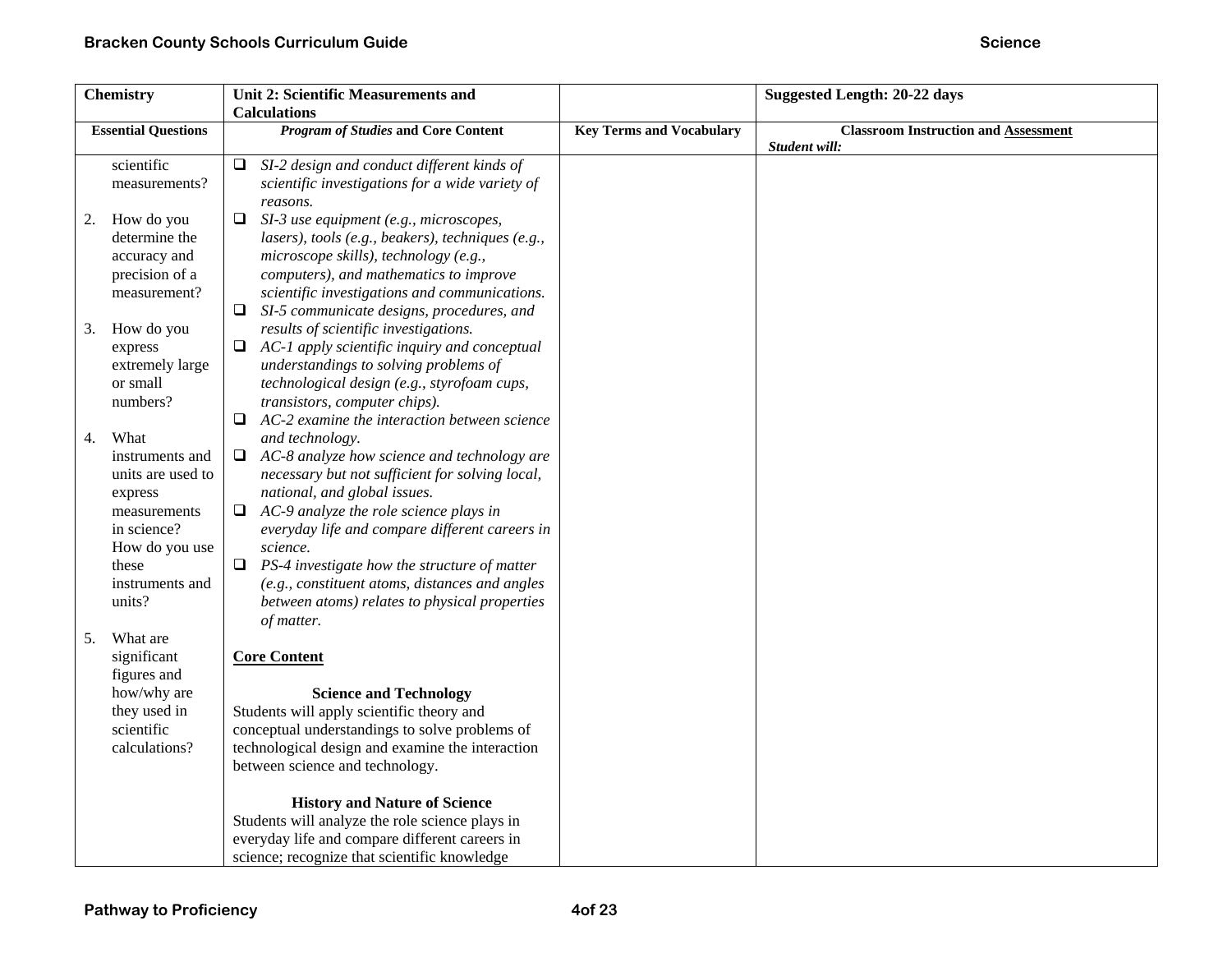| <b>Chemistry</b>           | <b>Unit 2: Scientific Measurements and</b><br><b>Calculations</b>                                                                                                                                                                                                                                                                                                                                                                                   |                                                                                                                                                                                                                                                                                                                           | <b>Suggested Length: 20-22 days</b>                                                                                                                                                                                                                                                                                                                                                                                                                                                                                                                                                                                                                                                                                                                                                                                                                                                                                                                                                                                                                                                                                                                                                                                                         |
|----------------------------|-----------------------------------------------------------------------------------------------------------------------------------------------------------------------------------------------------------------------------------------------------------------------------------------------------------------------------------------------------------------------------------------------------------------------------------------------------|---------------------------------------------------------------------------------------------------------------------------------------------------------------------------------------------------------------------------------------------------------------------------------------------------------------------------|---------------------------------------------------------------------------------------------------------------------------------------------------------------------------------------------------------------------------------------------------------------------------------------------------------------------------------------------------------------------------------------------------------------------------------------------------------------------------------------------------------------------------------------------------------------------------------------------------------------------------------------------------------------------------------------------------------------------------------------------------------------------------------------------------------------------------------------------------------------------------------------------------------------------------------------------------------------------------------------------------------------------------------------------------------------------------------------------------------------------------------------------------------------------------------------------------------------------------------------------|
| <b>Essential Questions</b> | <b>Program of Studies and Core Content</b>                                                                                                                                                                                                                                                                                                                                                                                                          | <b>Key Terms and Vocabulary</b>                                                                                                                                                                                                                                                                                           | <b>Classroom Instruction and Assessment</b><br>Student will:                                                                                                                                                                                                                                                                                                                                                                                                                                                                                                                                                                                                                                                                                                                                                                                                                                                                                                                                                                                                                                                                                                                                                                                |
|                            | comes from empirical standards, logical<br>arguments, and skepticism, and is subject to<br>change as new evidence becomes available; and<br>investigate advances in science and technology<br>that have important and long-lasting effects on<br>science and society.                                                                                                                                                                               |                                                                                                                                                                                                                                                                                                                           |                                                                                                                                                                                                                                                                                                                                                                                                                                                                                                                                                                                                                                                                                                                                                                                                                                                                                                                                                                                                                                                                                                                                                                                                                                             |
|                            | SC-HS-1.1.5 Students will explain the role<br>⊔<br>of intermolecular or intramolecular<br>interactions on the physical properties<br>(solubility, density, polarity,<br>boiling/melting points) of compounds.<br>The physical properties of compounds<br>reflect the nature of the interactions among<br>molecules. These interactions are<br>determined by the structure of the<br>molecules, including the constituent atoms.<br>DOK <sub>2</sub> | Length<br>⊔<br>$\Box$<br>Mass<br>$\Box$<br>Time<br>$\Box$<br>Temperature<br>Volume<br>❏<br>$\Box$<br>Density<br>Gram<br>$\Box$<br>$\Box$<br>Meter<br>$\Box$<br>Liter<br>$\Box$<br>Celsius<br>Kelvin<br>❏<br>$\Box$<br><b>Significant Figures</b><br>$\Box$<br>Directly Proportional<br><b>Inversely Proportional</b><br>❏ | $\Box$ Use various instruments to collect quantitative<br>measurements. DOK 1<br>$\Box$<br>Express different quantities in various SI units of<br>measurement. DOK 2<br>Express large and small numbers in both regular and<br>$\Box$<br>scientific notation. DOK 1<br>Identify the number of significant figures in various<br>$\Box$<br>measured quantities. DOK 1<br>$\Box$<br>Correctly round the result of multiple calculations to the<br>correct number of significant figures. DOK 2<br>Construct a line graph from data points of two quantities<br>$\Box$<br>and analyze the data points according to the graph and<br>math equality to determine how two quantities are<br>related. DOK 3<br>$\Box$ Use an algebraic equation (for density) to solve for<br>unknown quantities and express results with correct<br>units and in correct number of significant figures. DOK<br>$\Box$<br>Make a hypothesis about the relative sugar content of<br>common beverages, use scientific equipment to collect<br>volume & mass data of beverages. DOK 2<br>$\Box$ Analyze volume & mass data of common beverages via<br>calculations and line graphs to calculate the percentage<br>of sugar by mass in common beverages $\&$ apply the |
|                            | Scientific Inquiry<br>Students will use equipment, tools,<br>technology, and mathematics to improve scientific<br>investigations and communications.                                                                                                                                                                                                                                                                                                | Precision<br>□<br>$\Box$<br>Accuracy<br>$\Box$<br>Qualitative<br>$\Box$<br>Quantitative<br>$\Box$<br>Scientific notation                                                                                                                                                                                                  | principles of scientific calculations to the results. DOK 2<br>$\Box$<br>Communicate results of laboratory experiment on<br>percent sugar in a formal lab report. DOK 2<br>$\Box$ Evaluate the relative accuracy & precision of sample<br>measurements. DOK 2<br>Classify measurements as qualitative or quantitative.<br>$\Box$<br>DOK <sub>1</sub>                                                                                                                                                                                                                                                                                                                                                                                                                                                                                                                                                                                                                                                                                                                                                                                                                                                                                        |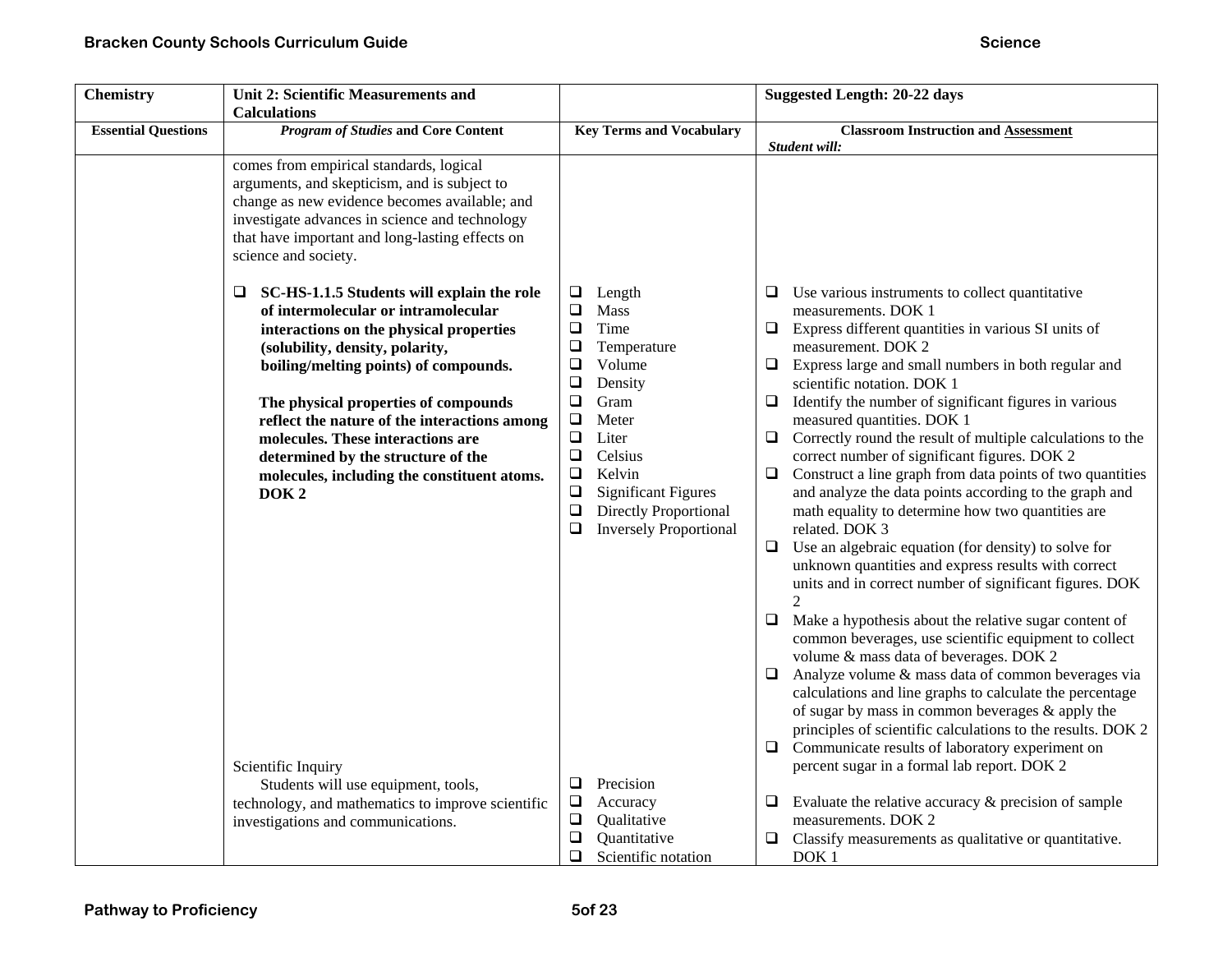| <b>Chemistry</b>           | <b>Unit 2: Scientific Measurements and</b><br><b>Calculations</b> |         |                                 |                            | Suggested Length: 20-22 days                                                                                                                                                                                                                                                                                                                                                                                                                                                                                                                                                                                                                                                                        |
|----------------------------|-------------------------------------------------------------------|---------|---------------------------------|----------------------------|-----------------------------------------------------------------------------------------------------------------------------------------------------------------------------------------------------------------------------------------------------------------------------------------------------------------------------------------------------------------------------------------------------------------------------------------------------------------------------------------------------------------------------------------------------------------------------------------------------------------------------------------------------------------------------------------------------|
| <b>Essential Questions</b> | <b>Program of Studies and Core Content</b>                        |         | <b>Key Terms and Vocabulary</b> |                            | <b>Classroom Instruction and Assessment</b><br>Student will:                                                                                                                                                                                                                                                                                                                                                                                                                                                                                                                                                                                                                                        |
|                            |                                                                   | ⊔<br>O. | Exponent<br>SI System of Units  | □<br>⊔<br>❏<br>❏<br>❏<br>⊔ | Summarize information on scientific measurement<br>obtained by viewing the video program World of<br>Chemistry: Measurement—The Foundation of<br>Chemistry DOK 2<br>Quiz: Scientific Notation/Significant Figures DOK 1, 2<br>Performance Activity: "Determining the Thickness of a<br>Thin Aluminum Sheet" DOK 2, 3<br>Written Summary: Video Program: World of<br>Chemistry: Measurement—The Foundation of<br><i>Chemistry DOK 2</i><br>Formal Lab Report: "Determining the % Sugar in<br>Beverages" (Beverage Density Lab) DOK 2,3<br>Test: Scientific Measurement & Calculations (MC,<br>Short Answer/Item, Word Mathematical Problems,<br>Open Response on Direct/Inverse Relationships DOK 2, |

| <b>Chemistry</b>           |                  |   | <b>Unit 3: Atomic Structure</b>               |                                 | <b>Suggested Length: 24 days</b>            |
|----------------------------|------------------|---|-----------------------------------------------|---------------------------------|---------------------------------------------|
| <b>Essential Questions</b> |                  |   | <b>Program of Studies and Core Content</b>    | <b>Key Terms and Vocabulary</b> | <b>Classroom Instruction and Assessment</b> |
|                            |                  |   |                                               |                                 | Student will:                               |
|                            |                  |   | <b>Program of Studies</b>                     |                                 |                                             |
|                            |                  |   | Students will:                                |                                 |                                             |
|                            | What is the      |   | SI-4 use evidence, logic, and scientific      |                                 |                                             |
|                            | interior         |   | knowledge to develop and revise scientific    |                                 |                                             |
|                            | structure of the |   | explanations and models.                      |                                 |                                             |
|                            | atom and how     | ⊔ | SI-6 review and analyze scientific            |                                 |                                             |
|                            | was it           |   | investigations and explanations of others.    |                                 |                                             |
|                            | experimentally   | ⊔ | AC-10 recognize that scientific knowledge     |                                 |                                             |
|                            | determined?      |   | comes from empirical standards, logical       |                                 |                                             |
|                            |                  |   | arguments, skepticism, and is subject to      |                                 |                                             |
| 2.                         | How do the       |   | change as new evidence becomes available.     |                                 |                                             |
|                            | individual       | ⊔ | AC-11 investigate advances in science and     |                                 |                                             |
|                            | particles        |   | technology that have important and long-      |                                 |                                             |
|                            | composing an     |   | lasting effects on science and society (e.g., |                                 |                                             |
|                            | atom contribute  |   | Newtonian mechanics, plate tectonics, germ    |                                 |                                             |
|                            | to its mass and  |   | theory, medical and health technology).       |                                 |                                             |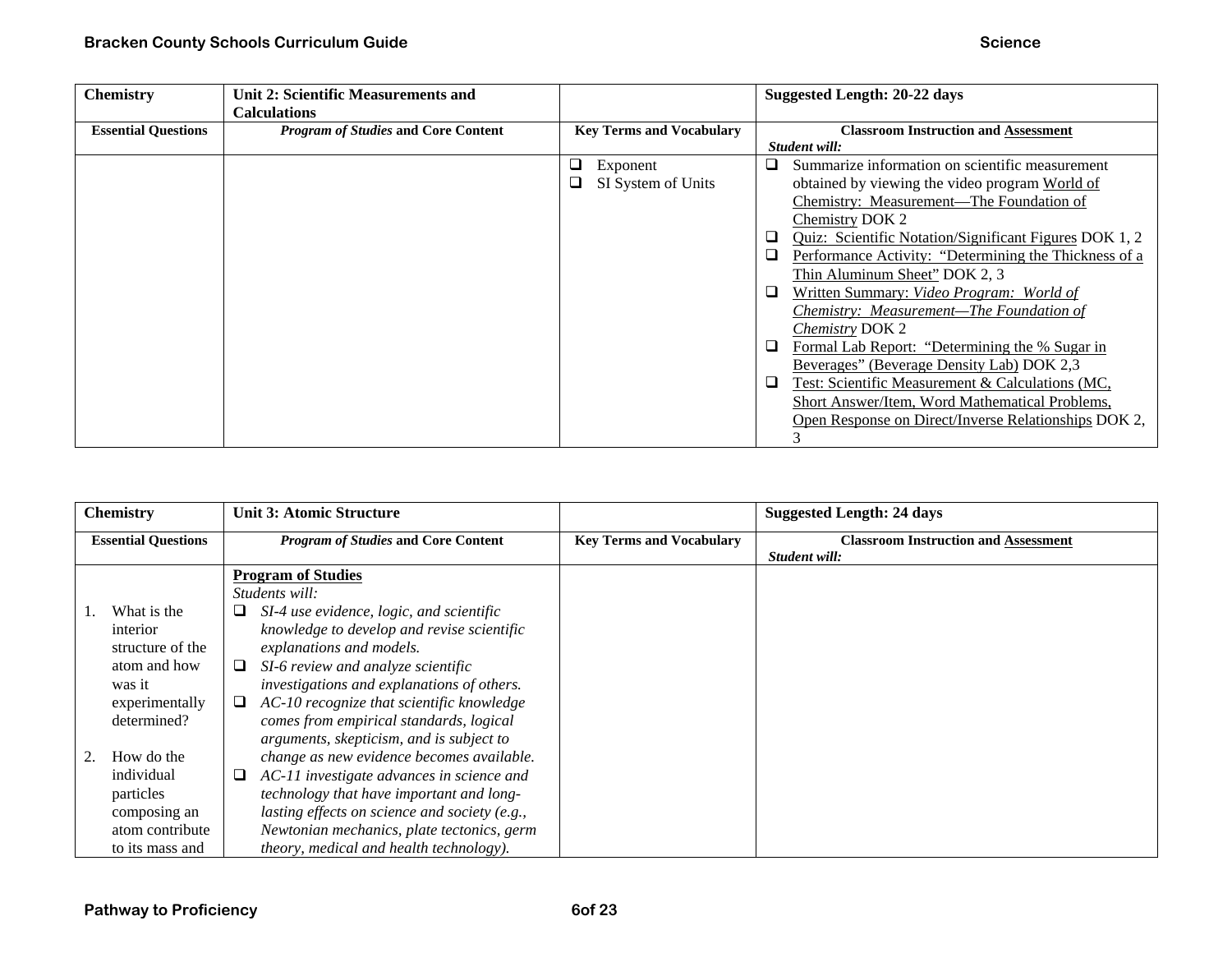| <b>Chemistry</b>                                                                                                                                                                                                                                                                                                      | <b>Unit 3: Atomic Structure</b>                                                                                                                                                                                                                                                                                                                                                                                                                                                                                                                                                                                                                                                                                                                                                                                                                           |                                                                                                                                                                                                                                                                                                                             | <b>Suggested Length: 24 days</b>                                                                                                                                                                                                                                                                                                                                                                          |
|-----------------------------------------------------------------------------------------------------------------------------------------------------------------------------------------------------------------------------------------------------------------------------------------------------------------------|-----------------------------------------------------------------------------------------------------------------------------------------------------------------------------------------------------------------------------------------------------------------------------------------------------------------------------------------------------------------------------------------------------------------------------------------------------------------------------------------------------------------------------------------------------------------------------------------------------------------------------------------------------------------------------------------------------------------------------------------------------------------------------------------------------------------------------------------------------------|-----------------------------------------------------------------------------------------------------------------------------------------------------------------------------------------------------------------------------------------------------------------------------------------------------------------------------|-----------------------------------------------------------------------------------------------------------------------------------------------------------------------------------------------------------------------------------------------------------------------------------------------------------------------------------------------------------------------------------------------------------|
| <b>Essential Questions</b>                                                                                                                                                                                                                                                                                            | <b>Program of Studies and Core Content</b>                                                                                                                                                                                                                                                                                                                                                                                                                                                                                                                                                                                                                                                                                                                                                                                                                | <b>Key Terms and Vocabulary</b>                                                                                                                                                                                                                                                                                             | <b>Classroom Instruction and Assessment</b><br>Student will:                                                                                                                                                                                                                                                                                                                                              |
| other<br>properties?<br>What is the<br>3.<br>structural &<br>compositional<br>difference<br>between<br>elements and<br>compounds?<br>How can the<br>4.<br>mass of a<br>sample of an<br>element or<br>compound be<br>related to the<br>individual<br>number of<br>atoms or<br>molecules<br>contained in the<br>sample? | PS-1 analyze atomic structure and electric<br>⊔<br>forces.<br>❏<br>PS-2 examine nuclear structure, nuclear<br>forces, and nuclear reactions (e.g., fission,<br>fusion, radioactivity).<br>PS-4 investigate how the structure of matter<br>0<br>(e.g., constituent atoms, distances and angles<br>between atoms) relates to physical properties<br>of matter.<br><b>Core Content</b><br><b>History and Nature of Science</b><br>Students will analyze the role science plays in<br>everyday life and compare different careers in<br>science; recognize that scientific knowledge<br>comes from empirical standards, logical<br>arguments, and skepticism, and is subject to<br>change as new evidence becomes available; and<br>investigate advances in science and technology<br>that have important and long-lasting effects on<br>science and society. | Democritus<br>❏<br>$\Box$<br>J. J. Thomson<br>$\Box$<br>Robert Millikan<br>❏<br><b>Ernest Rutherford</b><br>$\Box$<br>Niels Bohr<br>$\Box$<br>Cathode Ray Tube<br>Experiment<br>$\Box$<br>Gold Foil Experiment<br>$\Box$<br>Oil Drop Experiment<br>$\Box$<br>Alpha particles<br>$\Box$<br>John Dalton<br>❏<br>Atomic Theory | Summarize information obtained by watching the video<br>□<br>program: World of Chemistry-The Atom DOK 2<br>Understand how various scientists and experiments lead<br>$\Box$<br>to the modern day theory of atomic structure.<br>$\Box$<br>Observe a model/demonstration of Rutherford's "Gold<br>Foil Experiment," and use experimental observations to<br>draw conclusions about atomic structure. DOK 3 |
|                                                                                                                                                                                                                                                                                                                       | SC-08-1.1.2 Students will understand that<br>$\Box$<br>matter is made of minute particles called<br>atoms, and atoms are composed of even<br>smaller components. The components of an<br>atom have measurable properties such as mass<br>and electrical charge. Each atom has a<br>positively charged nucleus surrounded by<br>negatively charged electrons. The electric<br>force between the nucleus and the electrons<br>holds the atom together.                                                                                                                                                                                                                                                                                                                                                                                                      | $\Box$<br>Atom<br>$\Box$<br>Proton<br>❏<br>Neutron<br>$\Box$<br>Electron                                                                                                                                                                                                                                                    | Use the Periodic Table to gather information about the<br>□<br>interior structure and composition of atoms of selected<br>elements. DOK 2                                                                                                                                                                                                                                                                 |
|                                                                                                                                                                                                                                                                                                                       | SC-HS-1.1.2 Students will understand that the<br>□<br>atom's nucleus is composed of protons and                                                                                                                                                                                                                                                                                                                                                                                                                                                                                                                                                                                                                                                                                                                                                           | $\Box$<br>Atomic number<br>$\Box$<br>Mass number                                                                                                                                                                                                                                                                            | Understand the term isotopes and how it affects John<br>□<br>Dalton's original atomic theory. DOK 2                                                                                                                                                                                                                                                                                                       |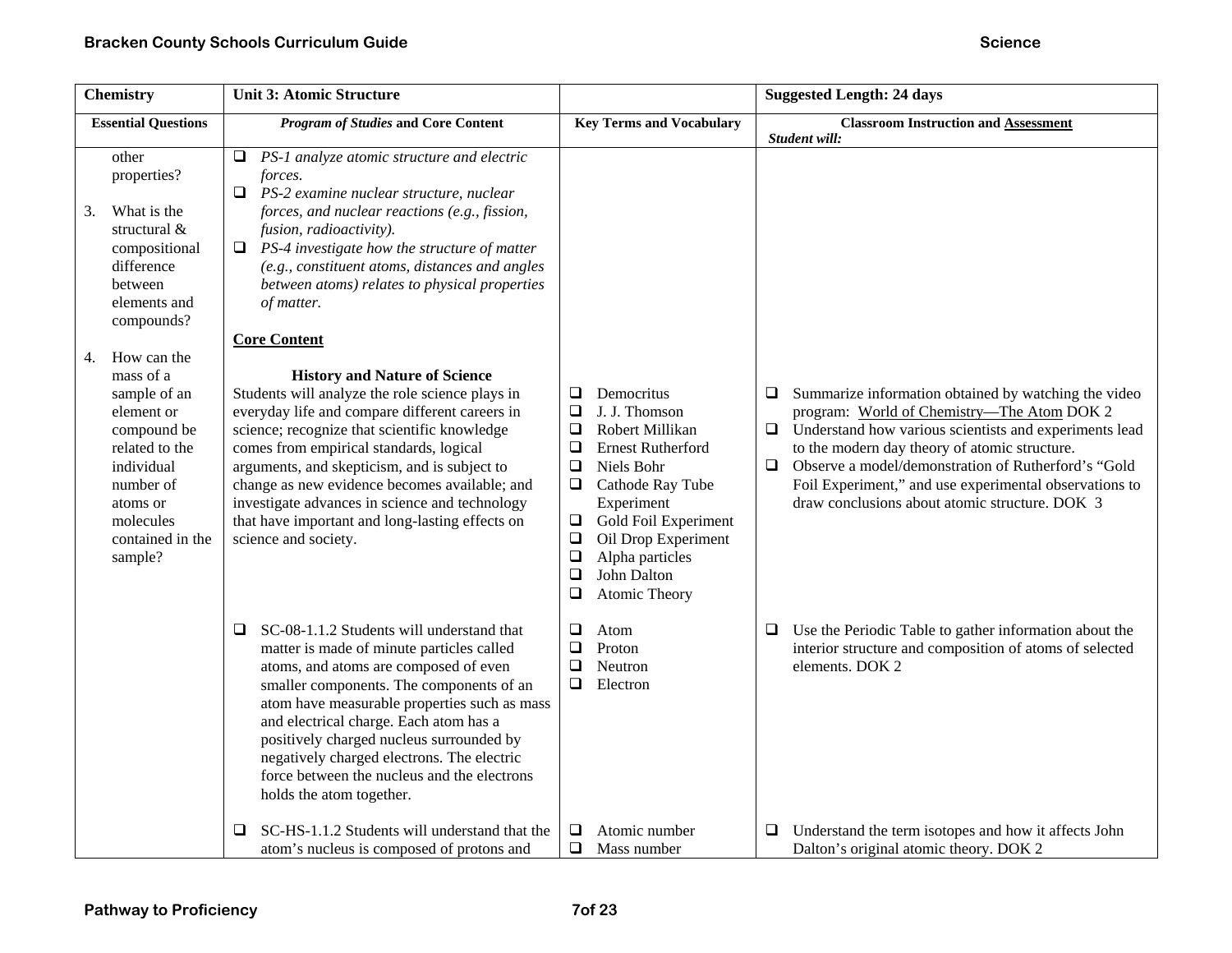| <b>Chemistry</b>           | <b>Unit 3: Atomic Structure</b>                                                                                                                                                                                                                                                                  |                                                                                                                                                                   | <b>Suggested Length: 24 days</b>                                                                                                                                                                                                                                                                                                                                                                                                                                                                                                                                                                                                                                                                                                                                                                                                                                                                                                                          |
|----------------------------|--------------------------------------------------------------------------------------------------------------------------------------------------------------------------------------------------------------------------------------------------------------------------------------------------|-------------------------------------------------------------------------------------------------------------------------------------------------------------------|-----------------------------------------------------------------------------------------------------------------------------------------------------------------------------------------------------------------------------------------------------------------------------------------------------------------------------------------------------------------------------------------------------------------------------------------------------------------------------------------------------------------------------------------------------------------------------------------------------------------------------------------------------------------------------------------------------------------------------------------------------------------------------------------------------------------------------------------------------------------------------------------------------------------------------------------------------------|
| <b>Essential Questions</b> | <b>Program of Studies and Core Content</b>                                                                                                                                                                                                                                                       | <b>Key Terms and Vocabulary</b>                                                                                                                                   | <b>Classroom Instruction and Assessment</b><br>Student will:                                                                                                                                                                                                                                                                                                                                                                                                                                                                                                                                                                                                                                                                                                                                                                                                                                                                                              |
|                            | neutrons that are much more massive than<br>electrons. When an element has atoms that<br>differ in the number of neutrons, these atoms<br>are called different isotopes of the element.                                                                                                          | <b>Average Atomic Mass</b><br>$\Box$<br>$\Box$<br>Isotopes<br>$\Box$<br>Relative mass<br>$\Box$<br>Avogradro's number<br>$\Box$<br>Mole<br><b>Molar Mass</b><br>□ | $\Box$ Use relative abundance data for specific isotopes of an<br>elements to calculate its average atomic mass. DOK 2<br>Infer the relationship between relative masses and<br>$\Box$<br>numbers of individual particles & develop a "unit" to<br>equal the number of particles in a relative mass through<br>the manipulation of a model system of different bean<br>types ("Understanding the Mole" activity). DOK 4<br>Relate the model system of beans and its mass-particle<br>$\Box$<br>relationships to the mole, average atomic mass, and<br>numbers of atoms of elements. DOK 3                                                                                                                                                                                                                                                                                                                                                                 |
|                            | SC-HS-1.1.1 Students will classify or make<br>□<br>generalizations about elements from data<br>of observed patterns in atomic structure<br>and/or position on the periodic table.<br>The periodic table is a consequence of the<br>repeating pattern of outermost electrons.<br>DOK <sub>2</sub> | $\Box$<br>Atom<br>$\Box$<br>Molecule<br>$\Box$<br>Element<br>❏<br>Compound                                                                                        | Convert between amounts of atoms/molecules, moles,<br>$\Box$<br>and masses for elements and compounds using the<br>factor-label method of conversion. DOK 2<br>Weigh out a specific number of atoms of a particular<br>element in the laboratory using scientific equipment and<br>calculations involving mass-mole-atom relationships.<br>Conduct a laboratory experiment in which a chemical<br>$\Box$<br>reaction is carried out and analyze the numbers of<br>atoms, moles, and grams of each element reacted and<br>formed using laboratory mass data for each. DOK 2, 3<br>Written summary of video program: World of<br>Chemistry: The Atom DOK 2<br>Quiz: "Atomic Structure" DOK 2<br>$\Box$<br>Performance Activity: "Weighing out Atoms of an<br>$\Box$<br>Element" DOK 2<br>Test: "Atomic Structure & The Mole" (MC, short<br>$\Box$<br>answer/item, problem solving, & 3 open response<br>questions on isotopes/atomic theory, measuring mole |
|                            |                                                                                                                                                                                                                                                                                                  |                                                                                                                                                                   | amounts in laboratory, and gaining information using<br>Periodic Table) DOK 2, 3<br>Formal Lab Report: "Mole of Iron and Copper" DOK 2<br>$\Box$                                                                                                                                                                                                                                                                                                                                                                                                                                                                                                                                                                                                                                                                                                                                                                                                          |

| <b>Chemistry</b>           | <b>Unit 4: Periodic Table/Bonding</b>              |                                 | Suggested Length: 20-22 days                                 |
|----------------------------|----------------------------------------------------|---------------------------------|--------------------------------------------------------------|
| <b>Essential Questions</b> | <i>Program of Studies</i> and Core Content         | <b>Key Terms and Vocabulary</b> | <b>Classroom Instruction and Assessment</b><br>Student will: |
|                            | <b>Program of Studies</b><br><i>Students will:</i> |                                 |                                                              |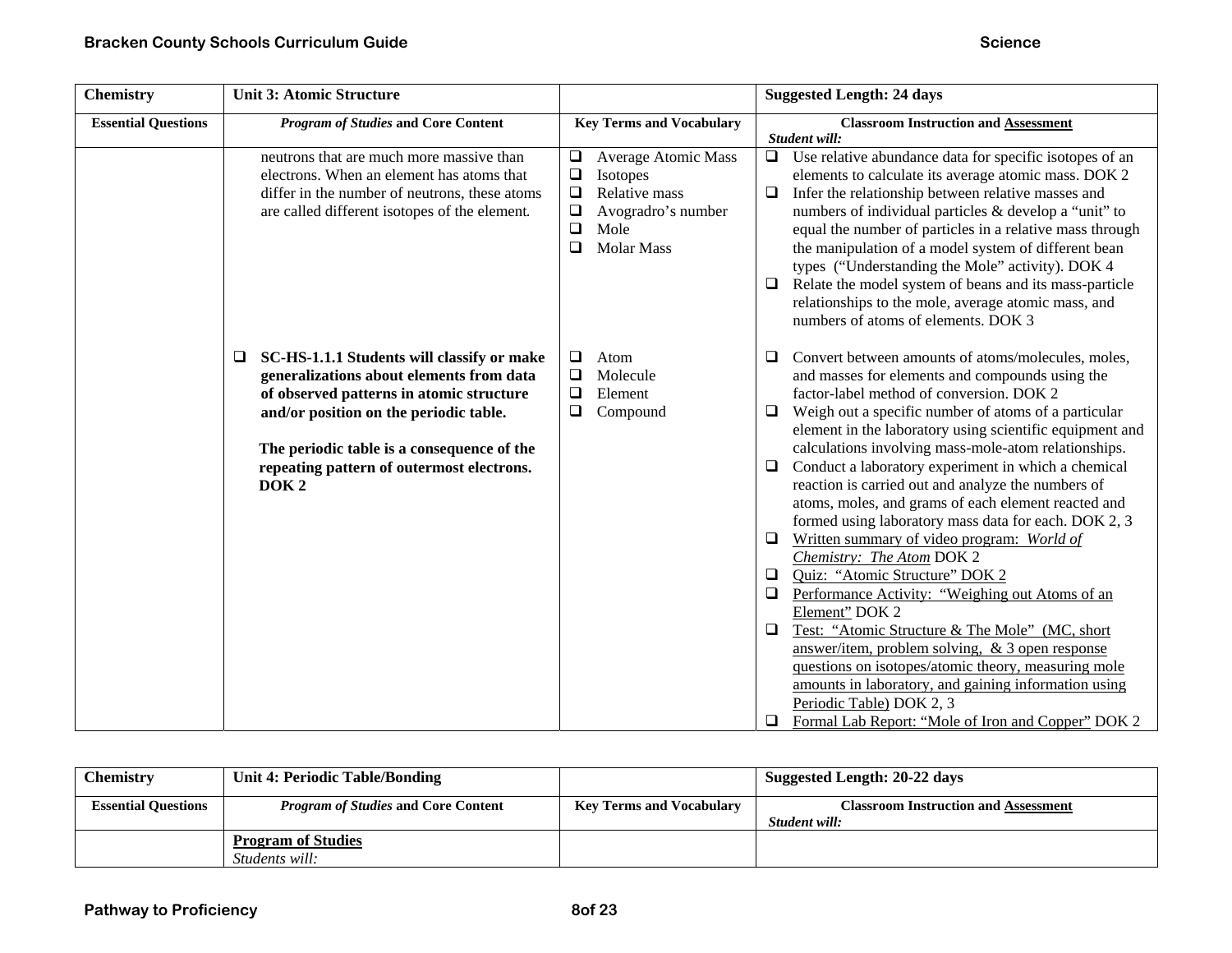| <b>Chemistry</b>                                                                                                                               | <b>Unit 4: Periodic Table/Bonding</b>                                                                                                                                                                                                                                                                                                                                                                    |                                                                                                                                                                         | <b>Suggested Length: 20-22 days</b>                                                                                                                                                                                                                                                                                    |
|------------------------------------------------------------------------------------------------------------------------------------------------|----------------------------------------------------------------------------------------------------------------------------------------------------------------------------------------------------------------------------------------------------------------------------------------------------------------------------------------------------------------------------------------------------------|-------------------------------------------------------------------------------------------------------------------------------------------------------------------------|------------------------------------------------------------------------------------------------------------------------------------------------------------------------------------------------------------------------------------------------------------------------------------------------------------------------|
| <b>Essential Questions</b>                                                                                                                     | <b>Program of Studies and Core Content</b>                                                                                                                                                                                                                                                                                                                                                               | <b>Key Terms and Vocabulary</b>                                                                                                                                         | <b>Classroom Instruction and Assessment</b>                                                                                                                                                                                                                                                                            |
| How was the<br>1.<br>periodic table<br>developed and<br>how does it<br>relate to the<br>physical and<br>chemical<br>properties of<br>elements? | SI-2 design and conduct different kinds of<br>□<br>scientific investigations for a wide variety of<br>reasons.<br>❏<br>SI-3 use equipment (e.g., microscopes,<br>lasers), tools (e.g., beakers), techniques (e.g.,<br>microscope skills), technology (e.g.,<br>computers), and mathematics to improve<br>scientific investigations and communications.<br>SI-5 communicate designs, procedures, and<br>⊔ |                                                                                                                                                                         | Student will:                                                                                                                                                                                                                                                                                                          |
| Why do most<br>2.<br>atoms form<br>chemical<br>bonds?                                                                                          | results of scientific investigations.<br>PS-3 investigate how the structure of matter<br>⊔<br>(e.g., outer electrons, type of bond) relates to<br>chemical properties of matter.<br>PS-4 investigate how the structure of matter<br>(e.g., constituent atoms, distances and angles                                                                                                                       |                                                                                                                                                                         |                                                                                                                                                                                                                                                                                                                        |
| How are ionic<br>3.<br>and covalent<br>bonds formed<br>and how does<br>the bond type<br>influence the                                          | between atoms) relates to physical properties<br>of matter.<br>❏<br>PS-6 examine the transfer of electrons or<br>hydrogen ions between reacting ions,<br>molecules, or atoms.                                                                                                                                                                                                                            |                                                                                                                                                                         |                                                                                                                                                                                                                                                                                                                        |
| properties of<br>compounds?                                                                                                                    | <b>Core Content</b><br>Scientific Inquiry<br>Students will:<br>Use equipment, tools, techniques, technology,<br>⊔<br>and mathematics to improve scientific<br>investigations and communications.<br>Design and conduct different kinds of<br>⊔<br>scientific investigations.<br>Communicate and defend the designs,<br>⊔<br>procedures, observations, and results of<br>scientific investigations        |                                                                                                                                                                         |                                                                                                                                                                                                                                                                                                                        |
|                                                                                                                                                | SC-HS-1.1.7 Students will:<br>□<br>construct diagrams to illustrate ionic<br>□<br>or covalent bonding;<br>predict compound formation and bond<br>$\Box$<br>type as either ionic or covalent (polar,<br>nonpolar) and represent the products                                                                                                                                                              | ❏<br>Ionization energy<br>❏<br>Electronegativity<br>$\Box$<br>Valence electrons<br>$\Box$<br>Ionic bond<br>$\Box$<br>Polar covalent bond<br>$\Box$<br>Nonpolar covalent | Classify compounds as "ionic" or "covalent" based on<br>$\Box$<br>physical properties. DOK 2<br>Predict element identities/properties based on periodic<br>$\Box$<br>table information. DOK 3<br>Rank and order various lists of elements according to<br>⊔<br>the properties of atomic radius, ionization energy, and |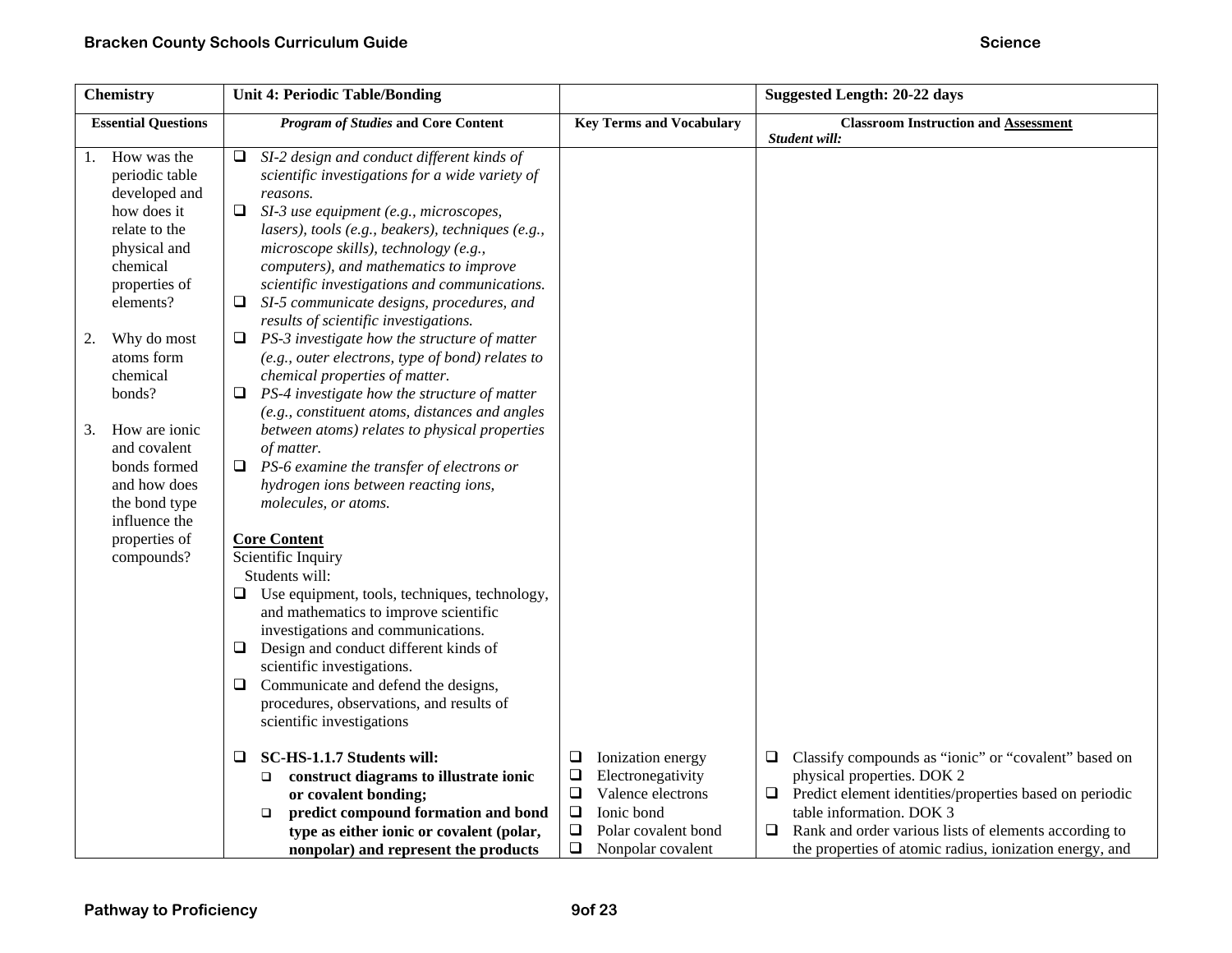| <b>Chemistry</b>           | <b>Unit 4: Periodic Table/Bonding</b>                                                                                                                                                                                                                                                                                                                                                                                                                                                                                                                                                                                                                                                                                                    |                                                                                                                                                                                                 | <b>Suggested Length: 20-22 days</b>                                                                                                                                                                                                                                                                                                                                                                                                                                                                                                                                                                                                                                                                                                                                                                                                                                                                        |
|----------------------------|------------------------------------------------------------------------------------------------------------------------------------------------------------------------------------------------------------------------------------------------------------------------------------------------------------------------------------------------------------------------------------------------------------------------------------------------------------------------------------------------------------------------------------------------------------------------------------------------------------------------------------------------------------------------------------------------------------------------------------------|-------------------------------------------------------------------------------------------------------------------------------------------------------------------------------------------------|------------------------------------------------------------------------------------------------------------------------------------------------------------------------------------------------------------------------------------------------------------------------------------------------------------------------------------------------------------------------------------------------------------------------------------------------------------------------------------------------------------------------------------------------------------------------------------------------------------------------------------------------------------------------------------------------------------------------------------------------------------------------------------------------------------------------------------------------------------------------------------------------------------|
| <b>Essential Questions</b> | <b>Program of Studies and Core Content</b>                                                                                                                                                                                                                                                                                                                                                                                                                                                                                                                                                                                                                                                                                               | <b>Key Terms and Vocabulary</b>                                                                                                                                                                 | <b>Classroom Instruction and Assessment</b><br>Student will:                                                                                                                                                                                                                                                                                                                                                                                                                                                                                                                                                                                                                                                                                                                                                                                                                                               |
|                            | formed with simple chemical formulas.<br>Bonds between atoms are created when<br>outer electrons are paired by being<br>transferred (ionic) or shared (covalent). A<br>compound is formed when two or more<br>kinds of atoms bind together chemically.<br>DOK <sub>2</sub>                                                                                                                                                                                                                                                                                                                                                                                                                                                               | bond<br>$\Box$<br>Electron dot structures<br>$\Box$<br>Lewis dot structure<br>$\Box$<br>Structural formula<br>$\Box$<br>Molecule/formula unit                                                   | electronegativity using periodic trends. DOK 2<br>Predict the type of bond that will form between pairs of<br>⊔<br>given elements based on electronegativity differences.<br>DOK <sub>2</sub><br>Relate the degree of electronegativity difference<br>$\Box$<br>between two elements to potential bond formation. DOK<br>$\mathfrak{D}$<br>$\Box$<br>Represent elements and their valence electrons using<br>electron dot structures. DOK 1<br>Understand the basis for forming chemical bonds and<br>$\Box$<br>the "octet rule." DOK 1                                                                                                                                                                                                                                                                                                                                                                    |
|                            | SC-HS-1.1.1 Students will classify or make<br>⊔<br>generalizations about elements from data<br>of observed patterns in atomic structure<br>and/or position on the periodic table.<br>The periodic table is a consequence of the<br>repeating pattern of outermost electrons.<br>DOK <sub>2</sub>                                                                                                                                                                                                                                                                                                                                                                                                                                         | Periodic table<br>$\Box$<br>$\Box$<br>Period<br>$\Box$<br>Group<br>$\Box$<br>Periodicity<br>$\Box$<br>Noble gas<br>configuration<br>$\Box$<br>S,P,D,F block elements<br>$\Box$<br>Atomic radius | $\Box$<br>Illustrate the formation of both ionic and covalent bonds<br>using dot structures. DOK 2<br>Use bonding structures/diagrams to predict chemical<br>$\Box$<br>formulas for compounds formed between pairs of<br>elements. DOK 2<br>$\Box$<br>Assess structural formulas for molecules for numbers of<br>bonds and electron pairs. DOK 2                                                                                                                                                                                                                                                                                                                                                                                                                                                                                                                                                           |
|                            | SC-HS-1.1.4 Students will understand that in<br>□<br>conducting materials, electrons flow easily;<br>whereas, in insulating materials, they can<br>hardly flow at all. Semiconducting materials<br>have intermediate behavior. At low<br>temperatures, some materials become<br>superconductors and offer no resistance to the<br>flow of electrons.<br>SC-HS-1.1.5 Students will explain the role<br>□<br>of intermolecular or intramolecular<br>interactions on the physical properties<br>(solubility, density, polarity,<br>boiling/melting points) of compounds.<br>The physical properties of compounds<br>reflect the nature of the interactions among<br>molecules. These interactions are<br>determined by the structure of the | $\Box$<br>Metal<br>$\Box$<br>Nonmetal<br>$\Box$<br>Metalloid<br>$\Box$<br>Conductor<br>$\Box$<br>Semiconductor<br>$\Box$<br>Malleable<br>$\Box$<br>Ductile                                      | $\Box$ Know and use the various organizational groups of<br>elements on the periodic table (group, period, block,<br>etc.) DOK 1<br>Summarize information about the development and<br>□<br>organization of the periodic table. DOK 2<br>Know the periodic table location and the physical<br>$\Box$<br>properties of metals, nonmetals, and metalloids. DOK 1<br>Conduct and observe flame emission colors tests for<br>$\Box$<br>several common metal ions and use data to identify<br>unknown solutions. DOK 2<br>$\Box$<br>Understand the basis for the periodic table's<br>organization and relate element locations to atomic<br>number, atomic mass, and electron arrangement. DOK 2<br>Determine how an element's outer electron<br>$\Box$<br>configuration relates to its position and grouping on the<br>Periodic Table. DOK 2<br>$\Box$ Classify elements as metals or nonmetals based on their |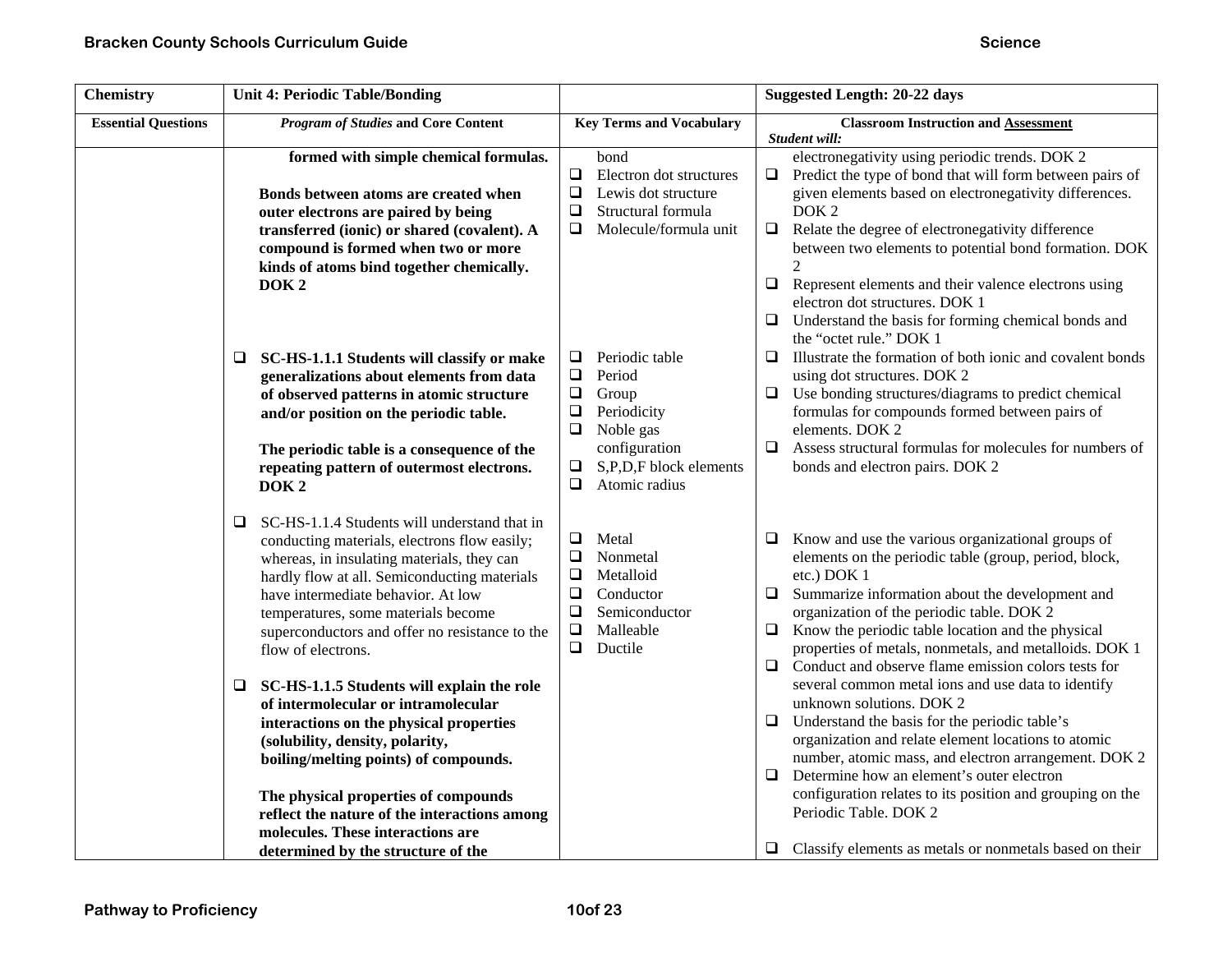| <b>Chemistry</b>           | Unit 4: Periodic Table/Bonding                  |                                 | Suggested Length: 20-22 days                            |
|----------------------------|-------------------------------------------------|---------------------------------|---------------------------------------------------------|
| <b>Essential Questions</b> | <b>Program of Studies and Core Content</b>      | <b>Key Terms and Vocabulary</b> | <b>Classroom Instruction and Assessment</b>             |
|                            |                                                 |                                 | Student will:                                           |
|                            | molecules, including the constituent atoms.     |                                 | position in the Periodic Table. DOK 1                   |
|                            | DOK <sub>2</sub>                                |                                 | Generalize bonding patterns for selected groups of<br>□ |
|                            |                                                 |                                 | metals and nonmetals based upon their electron          |
|                            | SC-HS-1.2.3 Students will understand that the   |                                 | configurations. DOK 3                                   |
|                            | electric force is a universal force that exists |                                 | Written Summary of Video Program: World of<br>□         |
|                            | between any two charged objects. Opposite       |                                 | Chemistry-The Periodic Table DOK 2                      |
|                            | charges attract while like charges repel.       |                                 | a.<br>Lab Report: "Flame Tests DOK 2"                   |
|                            |                                                 |                                 | Test/Quiz: "Chemical Bonding/Periodic Table"<br>n.      |
|                            |                                                 |                                 | (including OR on properties of ionic/covalent           |
|                            |                                                 |                                 | compounds) DOK 2, 3                                     |

| <b>Chemistry</b> |                            | Unit 5: Chemical Language (Writing |                                                   |                                 | <b>Suggested Length: 14 days</b>            |
|------------------|----------------------------|------------------------------------|---------------------------------------------------|---------------------------------|---------------------------------------------|
|                  |                            |                                    | <b>Formulas/Naming Compounds</b>                  |                                 |                                             |
|                  | <b>Essential Questions</b> |                                    | <b>Program of Studies and Core Content</b>        | <b>Key Terms and Vocabulary</b> | <b>Classroom Instruction and Assessment</b> |
|                  |                            |                                    |                                                   |                                 | Student will:                               |
|                  |                            |                                    | <b>Program of Studies</b>                         |                                 |                                             |
|                  |                            |                                    | Students will:                                    |                                 |                                             |
|                  | How is the                 |                                    | SI-2 design and conduct different kinds of        |                                 |                                             |
|                  | Periodic Table             |                                    | scientific investigations for a wide variety of   |                                 |                                             |
|                  | organized?                 |                                    | reasons.                                          |                                 |                                             |
|                  |                            |                                    | SI-3 use equipment (e.g., microscopes,            |                                 |                                             |
|                  | How can the                |                                    | lasers), tools (e.g., beakers), techniques (e.g., |                                 |                                             |
|                  | position of                |                                    | microscope skills), technology (e.g.,             |                                 |                                             |
|                  | elements on the            |                                    | computers), and mathematics to improve            |                                 |                                             |
|                  | Periodic Table             |                                    | scientific investigations and communications.     |                                 |                                             |
|                  | be used to                 |                                    | PS-3 investigate how the structure of matter      |                                 |                                             |
|                  | predict how                |                                    | (e.g., outer electrons, type of bond) relates to  |                                 |                                             |
|                  | they form                  |                                    | chemical properties of matter.                    |                                 |                                             |
|                  | compounds                  |                                    | PS-4 investigate how the structure of matter      |                                 |                                             |
|                  | with other                 |                                    | (e.g., constituent atoms, distances and angles    |                                 |                                             |
|                  | elements?                  |                                    | between atoms) relates to physical properties     |                                 |                                             |
|                  |                            |                                    | of matter.                                        |                                 |                                             |
| 3.               | How do you                 |                                    | PS-6 examine the transfer of electrons or         |                                 |                                             |
|                  | predict the                |                                    | hydrogen ions between reacting ions,              |                                 |                                             |
|                  | formulas of                |                                    | molecules, or atoms.                              |                                 |                                             |
|                  | ionic                      |                                    |                                                   |                                 |                                             |
|                  | compounds                  |                                    | <b>Core Content</b>                               |                                 |                                             |
|                  | using ionic                |                                    |                                                   |                                 |                                             |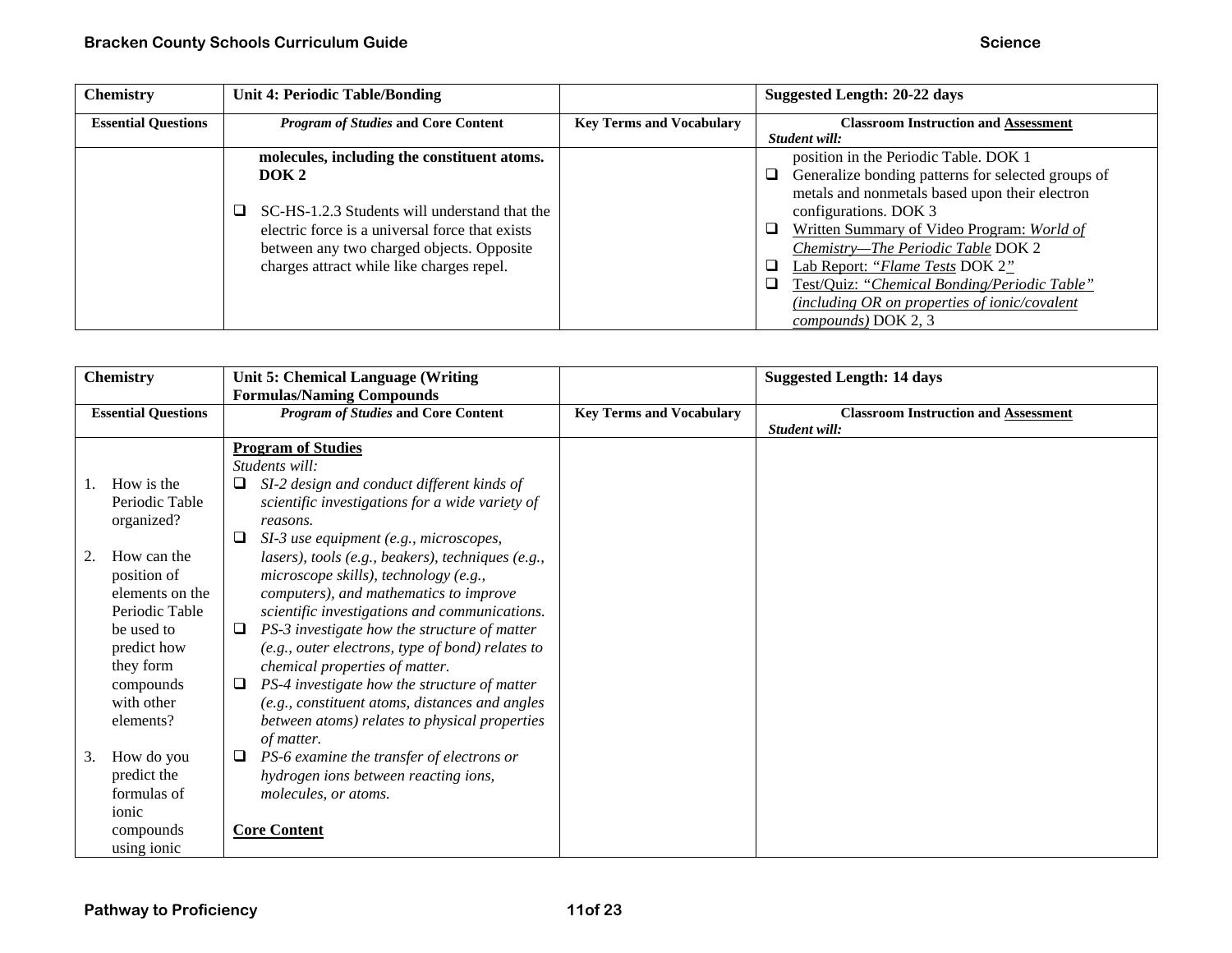| <b>Chemistry</b>                                                                                                                                                                               | <b>Unit 5: Chemical Language (Writing</b>                                                                                                                                                                                                                                                                                                                                                                                                                                                                                       |                                                                                                                                                                                               | <b>Suggested Length: 14 days</b>                                                                                                                                                                                                                                                                                                                                                                                             |
|------------------------------------------------------------------------------------------------------------------------------------------------------------------------------------------------|---------------------------------------------------------------------------------------------------------------------------------------------------------------------------------------------------------------------------------------------------------------------------------------------------------------------------------------------------------------------------------------------------------------------------------------------------------------------------------------------------------------------------------|-----------------------------------------------------------------------------------------------------------------------------------------------------------------------------------------------|------------------------------------------------------------------------------------------------------------------------------------------------------------------------------------------------------------------------------------------------------------------------------------------------------------------------------------------------------------------------------------------------------------------------------|
| <b>Essential Questions</b>                                                                                                                                                                     | <b>Formulas/Naming Compounds</b><br><b>Program of Studies and Core Content</b>                                                                                                                                                                                                                                                                                                                                                                                                                                                  | <b>Key Terms and Vocabulary</b>                                                                                                                                                               | <b>Classroom Instruction and Assessment</b><br>Student will:                                                                                                                                                                                                                                                                                                                                                                 |
| charges?<br>How can the<br>4.<br>empirical<br>formula of any<br>compound be<br>obtained from<br>experimental<br>mass data?<br>How do you<br>5.<br>name ionic and<br>molecular<br>compounds and | SC-HS-1.1.7 Students will:<br>0.<br>construct diagrams to illustrate ionic<br>$\Box$<br>or covalent bonding;<br>predict compound formation and bond<br>$\Box$<br>type as either ionic or covalent (polar,<br>nonpolar) and rep[resent the products<br>formed with simple chemical formlas.<br>Bonds between atoms are created when<br>outer electrons are paired by being<br>transferred (ionic) or shared (covalent). A<br>compound is formed when two or more<br>kinds of atoms bind together chemically.<br>DOK <sub>2</sub> | Ionic compound<br>$\Box$<br>$\Box$<br>Binary molecular<br>compound<br>$\Box$<br>Empirical formula<br>$\Box$<br>Ion<br>$\Box$<br>Charge<br>$\Box$<br>Monatomic ion<br>$\Box$<br>Polyatomic ion | $\Box$<br>Predict and correctly write the chemical formulas of<br>ionic compounds using charges. DOK 2<br>Predict the chemical formula for an ionic compound,<br>$\Box$<br>then experimentally determine its empirical formula<br>using scientific equipment and calculations. DOK 2                                                                                                                                         |
| use their names<br>to determine<br>their chemical<br>formulas?                                                                                                                                 | SC-HS-1.1.1 Students will classify or make<br>$\Box$<br>generalizations about elements from data<br>of observed patterns in atomic structure<br>and/or position on the periodic table.<br>The periodic table is a consequence of the<br>repeating pattern of outermost electrons.<br>DOK <sub>2</sub>                                                                                                                                                                                                                           |                                                                                                                                                                                               | Use the periodic table determine the group number,<br>⊔<br>period number, ionic charge, metallic character, and<br>other information about representative elements. DOK 1<br>Use the names of both ionic and molecular compounds<br>$\Box$<br>to derive their chemical formula. DOK 2<br>Quiz: "Writing Chemical Formulas for Ionic<br>$\Box$<br>Compounds" DOK 2<br>$\Box$<br>Formal Lab Report: "Determining the Empirical |
|                                                                                                                                                                                                | SC-HS-1.1.5 Students will explain the role<br>❏<br>of intermolecular or intramolecular<br>interactions on the physical properties<br>(solubility, density, polarity,<br>boiling/melting points) of compounds.<br>The physical properties of compounds<br>reflect the nature of the interactions among<br>molecules. These interactions are<br>determined by the structure of the<br>molecules, including the constituent atoms.<br>DOK <sub>2</sub>                                                                             |                                                                                                                                                                                               | Formula of a Compound" DOK 2<br>OR: Compounds in My Cupboard DOK 2, 3<br>$\Box$<br>Use experimental mass data to calculate the empirical<br>$\Box$<br>formulas of certain compounds. DOK 2<br>Classify compounds as ionic or molecular based on their<br>$\Box$<br>element composition. DOK 2                                                                                                                                |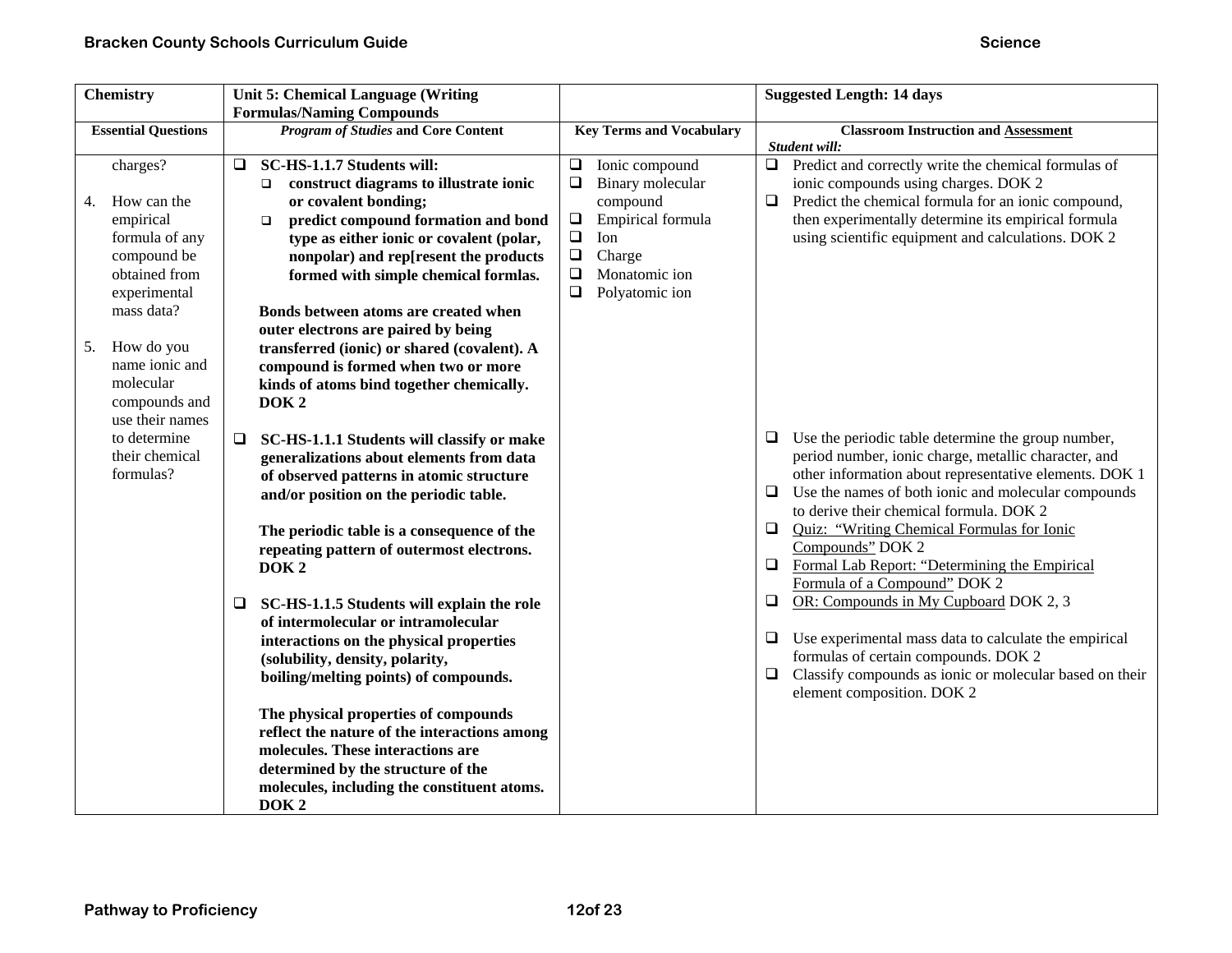| <b>Chemistry</b>                                                                                          | <b>Unit 6: Chemical Equations/Reactions</b>                                                                                                                                                                                                                                                                                                                 |                                                                                                                            | <b>Suggested Length: 20-22 days</b>                                                                                                                                                      |
|-----------------------------------------------------------------------------------------------------------|-------------------------------------------------------------------------------------------------------------------------------------------------------------------------------------------------------------------------------------------------------------------------------------------------------------------------------------------------------------|----------------------------------------------------------------------------------------------------------------------------|------------------------------------------------------------------------------------------------------------------------------------------------------------------------------------------|
| <b>Essential Questions</b>                                                                                | <b>Program of Studies and Core Content</b>                                                                                                                                                                                                                                                                                                                  | <b>Key Terms and Vocabulary</b>                                                                                            | <b>Classroom Instruction and Assessment</b><br>Student will:                                                                                                                             |
| What is the<br>1.                                                                                         | <b>Program of Studies</b><br>Students will:<br>SI-2 design and conduct different kinds of                                                                                                                                                                                                                                                                   |                                                                                                                            |                                                                                                                                                                                          |
| format for<br>representing a<br>chemical<br>reaction with a<br>chemical<br>equation?                      | scientific investigations for a wide variety of<br>reasons.<br>$\Box$<br>SI-3 use equipment (e.g., microscopes,<br>lasers), tools (e.g., beakers), techniques (e.g.,<br>microscope skills), technology (e.g.,<br>computers), and mathematics to improve<br>scientific investigations and communications.                                                    |                                                                                                                            |                                                                                                                                                                                          |
| 2.<br>How are<br>chemical<br>equations<br>balanced to<br>satisfy the law<br>of conservation<br>of matter? | SI-4 use evidence, logic, and scientific<br>⊔<br>knowledge to develop and revise scientific<br>explanations and models.<br>PS-3 investigate how the structure of matter<br>□<br>(e.g., outer electrons, type of bond) relates to<br>chemical properties of matter.<br>PS-5 investigate chemical reactions and the<br>⊔<br>release or consumption of energy. |                                                                                                                            |                                                                                                                                                                                          |
| What are 5<br>3.<br>major types of<br>chemical<br>reactions and<br>their identifying<br>characteristics?  | PS-6 examine the transfer of electrons or<br>⊔<br>hydrogen ions between reacting ions,<br>molecules, or atoms.<br>PS-7 investigate factors (e.g., temperature,<br>catalysts) affecting reaction rates.                                                                                                                                                      |                                                                                                                            |                                                                                                                                                                                          |
| How do you<br>4.<br>predict the<br>products of<br>common<br>chemical<br>reactions?                        | <b>Core Content</b><br>Scientific Inquiry<br>Students will:<br>Use equipment, tools, techniques, technology,<br>⊔<br>and mathematics to improve scientific<br>investigations and communications.<br>Design and conduct different kinds of<br>⊔<br>scientific investigations.                                                                                |                                                                                                                            |                                                                                                                                                                                          |
|                                                                                                           | SC-HS-1.1.7 Students will:<br>$\Box$<br>construct diagrams to illustrate ionic<br>$\Box$<br>or covalent bonding;<br>predict compound formation and bond<br>$\Box$<br>type as either ionic or covalent (polar,<br>nonpolar) and rep[resent the products                                                                                                      | Law of Conservation of<br>Q<br><b>Mass</b><br>$\Box$<br>Subscript<br>$\Box$<br>Product<br>❏<br>Reactant<br>$\Box$<br>Yield | Represent molecular action during a chemical reaction<br>⊔<br>(collisions) and understand how it affects reaction rate.<br>DOK <sub>2</sub><br>$\Box$<br>OR: Chemical Reactions DOK 2, 3 |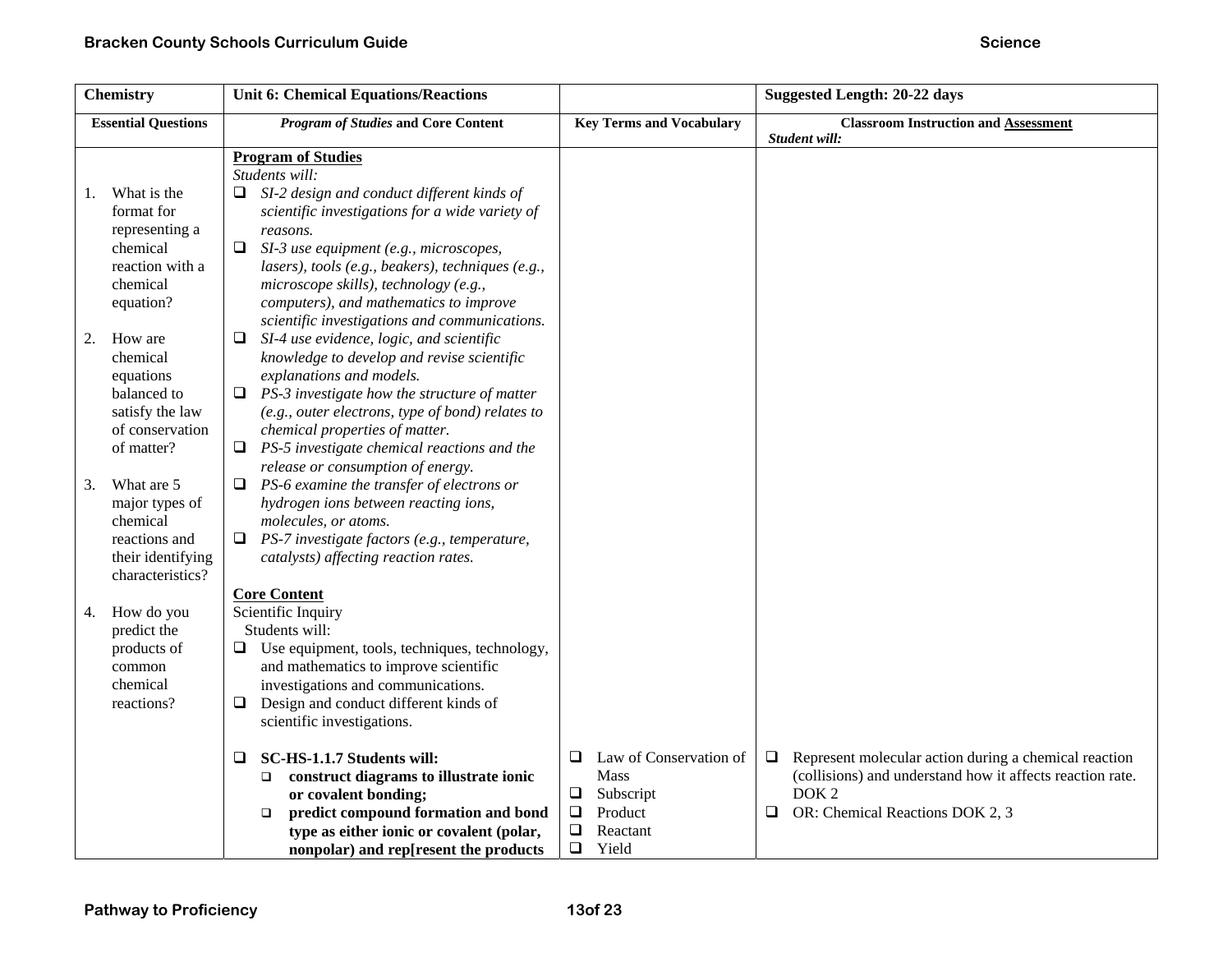| <b>Chemistry</b>           | <b>Unit 6: Chemical Equations/Reactions</b>                                                                                                                                                                                                                                                                                                                                                                                                                                                                                                                                   |                                                                                                                                                                                                                                                                                                                                                                                                                  | Suggested Length: 20-22 days                                                                                                                                                                                                                                                                                                                                                                                                                                                                                                                                                                                                                                                                                                 |
|----------------------------|-------------------------------------------------------------------------------------------------------------------------------------------------------------------------------------------------------------------------------------------------------------------------------------------------------------------------------------------------------------------------------------------------------------------------------------------------------------------------------------------------------------------------------------------------------------------------------|------------------------------------------------------------------------------------------------------------------------------------------------------------------------------------------------------------------------------------------------------------------------------------------------------------------------------------------------------------------------------------------------------------------|------------------------------------------------------------------------------------------------------------------------------------------------------------------------------------------------------------------------------------------------------------------------------------------------------------------------------------------------------------------------------------------------------------------------------------------------------------------------------------------------------------------------------------------------------------------------------------------------------------------------------------------------------------------------------------------------------------------------------|
| <b>Essential Questions</b> | <b>Program of Studies and Core Content</b>                                                                                                                                                                                                                                                                                                                                                                                                                                                                                                                                    | <b>Key Terms and Vocabulary</b>                                                                                                                                                                                                                                                                                                                                                                                  | <b>Classroom Instruction and Assessment</b><br>Student will:                                                                                                                                                                                                                                                                                                                                                                                                                                                                                                                                                                                                                                                                 |
|                            | formed with simple chemical formlas.<br>Bonds between atoms are created when<br>outer electrons are paired by being<br>transferred (ionic) or shared (covalent). A<br>compound is formed when two or more<br>kinds of atoms bind together chemically.<br>DOK <sub>2</sub><br>SC-HS-1.1.1 Students will classify or make<br>□<br>generalizations about elements from data<br>of observed patterns in atomic structure<br>and/or position on the periodic table.<br>The periodic table is a consequence of the<br>repeating pattern of outermost electrons.<br>DOK <sub>2</sub> | $\Box$ Catalyst<br>$\Box$<br>Aqueous<br>$\Box$<br><b>Balanced Equation</b><br>$\Box$<br>Coefficient<br>❏<br><b>Synthesis Reaction</b><br>$\Box$<br>Decomposition<br>Reaction<br>$\Box$<br>Single Replacement<br>Reaction<br>Double Replacement<br>❏<br>Reaction<br>$\Box$<br><b>Combustion Reaction</b><br>0<br>Rate of Reaction<br>(Effects of temperature,<br>concentration, surface<br>area, catalysts, etc.) |                                                                                                                                                                                                                                                                                                                                                                                                                                                                                                                                                                                                                                                                                                                              |
|                            | SC-HS-1.1 8 Students will:<br>$\Box$<br>explain the importance of chemical<br>$\Box$<br>reactions in a real-world context;<br>justify conclusions using evidence/data<br>$\Box$<br>from chemical reactions.<br>Chemical reactions (e.g., acids and bases,<br>oxidation, rusting, tarnishing) occur all<br>around us and in every cell in our bodies.<br>These reactions may release or absorb<br>energy. DOK 3                                                                                                                                                                |                                                                                                                                                                                                                                                                                                                                                                                                                  | Change written descriptions of chemical reactions into<br>$\Box$<br>correct equation form. DOK 2<br>Balance chemical equations to illustrate the law of<br>$\Box$<br>conservation of mass. DOK 2<br>Translate chemical equations in to a written description<br>□<br>of the reaction represented. DOK 2<br>Classify as to type chemical reactions given the<br>$\Box$<br>complete chemical equation. DOK 2<br>$\Box$ Predict the outcome/ products of single replacement<br>reactions using the Activity Series. DOK 2, 3<br>Perform, observe, and write equations for several single<br>$\Box$<br>replacement reactions of metals with hydrochloric acid<br>and use data to rank metals in order of reactivity. DOK<br>2, 3 |
|                            | SC-HS-1.1.6 Students will:<br>□<br>identify variables that affect reaction<br>$\Box$<br>rates;<br>predict effects of changes in variables<br>$\Box$                                                                                                                                                                                                                                                                                                                                                                                                                           |                                                                                                                                                                                                                                                                                                                                                                                                                  | Hypothesize the effect of temperature, concentration,<br>❏<br>and other factors on reaction rate, then read and answer<br>questions regarding these factors. DOK 2, 3<br>$\Box$ Carry out a double replacement reaction in the                                                                                                                                                                                                                                                                                                                                                                                                                                                                                               |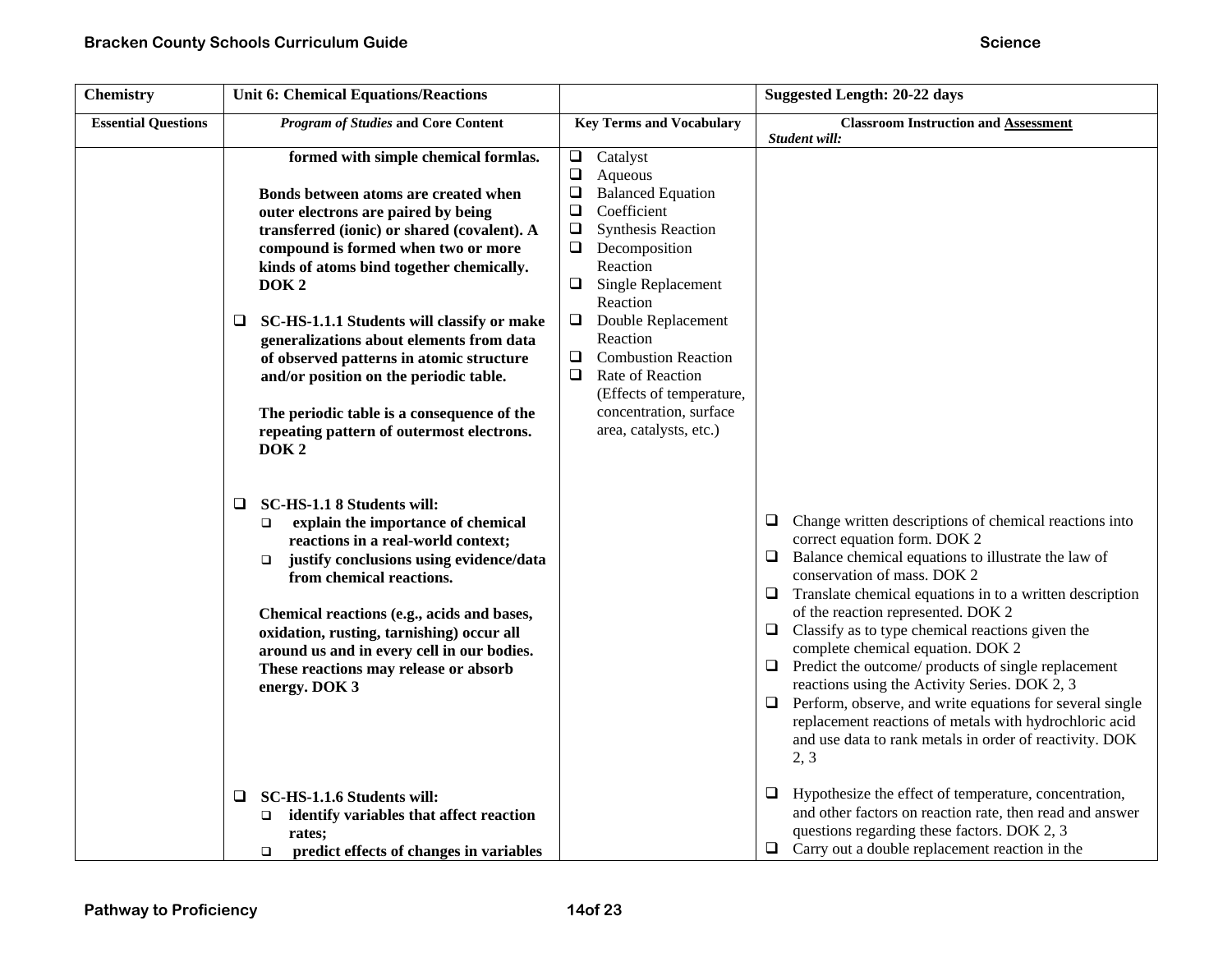| <b>Chemistry</b>           | <b>Unit 6: Chemical Equations/Reactions</b>                                                                                                                                             |                                 | Suggested Length: 20-22 days                                                                                                                                                                                      |
|----------------------------|-----------------------------------------------------------------------------------------------------------------------------------------------------------------------------------------|---------------------------------|-------------------------------------------------------------------------------------------------------------------------------------------------------------------------------------------------------------------|
| <b>Essential Questions</b> | <b>Program of Studies and Core Content</b>                                                                                                                                              | <b>Key Terms and Vocabulary</b> | <b>Classroom Instruction and Assessment</b>                                                                                                                                                                       |
|                            | (concentration, temperature,<br>properties of reactants, surface area,<br>and catalysts) based on evidence/data<br>from chemical reactions.                                             |                                 | Student will:<br>laboratory, then use mass data to evaluate the ratio of<br>product to reactant and compare it to the theoretical ratio<br>obtained from the reaction's predicted, balanced<br>equation. DOK 2, 3 |
|                            | Rates of chemical reactions vary. Reaction<br>rates depend on concentration,<br>temperature, and properties of reactants.<br>Catalysts speed up chemical reactions.<br>DOK <sub>3</sub> |                                 | <b>Test: Chemical Equations DOK 2</b><br>Formal Lab Report: "Calculations with a Chemical<br>$\Box$<br>Reaction" DOK 2, 3                                                                                         |

|    | <b>Chemistry</b>                                                                                                          | Unit 7: States of Matter/Gas Behavior                                                                                                                                                                                                                                                                                                                                                                                   |                                 | <b>Suggested Length: 14 days</b>                             |
|----|---------------------------------------------------------------------------------------------------------------------------|-------------------------------------------------------------------------------------------------------------------------------------------------------------------------------------------------------------------------------------------------------------------------------------------------------------------------------------------------------------------------------------------------------------------------|---------------------------------|--------------------------------------------------------------|
|    | <b>Essential Questions</b>                                                                                                | <b>Program of Studies and Core Content</b>                                                                                                                                                                                                                                                                                                                                                                              | <b>Key Terms and Vocabulary</b> | <b>Classroom Instruction and Assessment</b><br>Student will: |
|    | How does the<br>behavior of<br>atoms and<br>molecules<br>determine the<br>physical<br>properties of<br>solids, liquids,   | <b>Program of Studies</b><br>Students will:<br>SI-4 use evidence, logic, and scientific<br>□<br>knowledge to develop and revise scientific<br>explanations and models.<br>SI-6 review and analyze scientific<br>□<br>investigations and explanations of others.<br>PS-4 investigate how the structure of matter<br>⊔<br>(e.g., constituent atoms, distances and angles<br>between atoms) relates to physical properties |                                 |                                                              |
| 2. | and gases?<br>How are gases<br>different from<br>solids and<br>liquids and why<br>do they exhibit<br>"ideal<br>behavior?" | of matter.<br>PS-10 examine how energy is transferred<br>(e.g., collisions, light waves) and recognize<br>that the total energy of the universe is<br>constant.<br>PS-11 distinguish between types of energy<br>□<br>(e.g., kinetic energy, potential energy, energy<br>fields).<br>PS-12 examine how everything tends to                                                                                               |                                 |                                                              |
| 3. | What factors<br>influence the<br>behavior of                                                                              | become less organized and less orderly over<br>time (e.g., heat moves from hotter to cooler<br><i>objects</i> ).                                                                                                                                                                                                                                                                                                        |                                 |                                                              |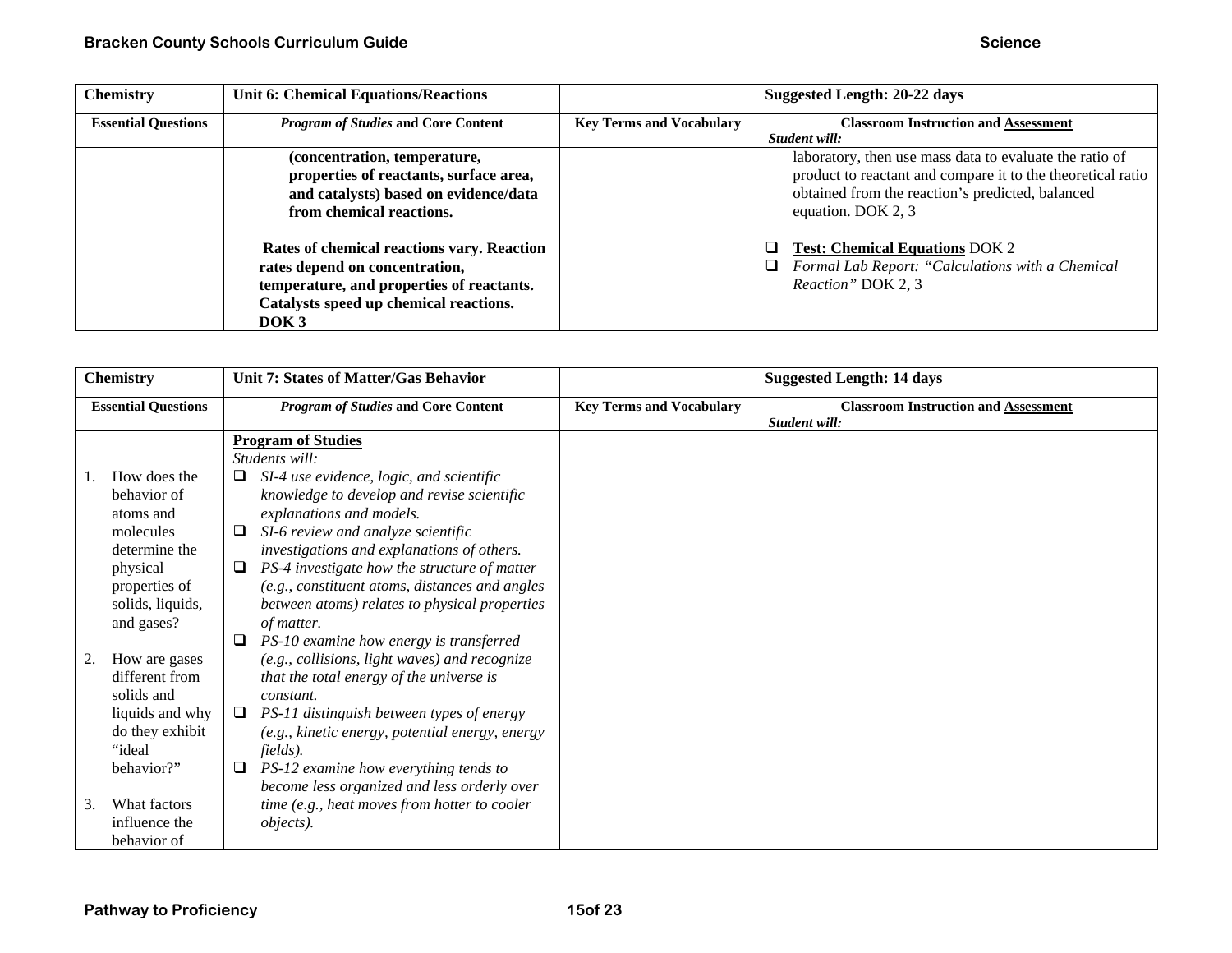| <b>Chemistry</b>                                                            | Unit 7: States of Matter/Gas Behavior                                                                                                                                                                                                                                                                                                                                                                                                                                                                                                                        |                                                                                                                                                                                                                                                                                    | <b>Suggested Length: 14 days</b>                                                                                                                                                                                                                                                                                                                                                                                                                                                                                                                                                                                                                                                                                      |
|-----------------------------------------------------------------------------|--------------------------------------------------------------------------------------------------------------------------------------------------------------------------------------------------------------------------------------------------------------------------------------------------------------------------------------------------------------------------------------------------------------------------------------------------------------------------------------------------------------------------------------------------------------|------------------------------------------------------------------------------------------------------------------------------------------------------------------------------------------------------------------------------------------------------------------------------------|-----------------------------------------------------------------------------------------------------------------------------------------------------------------------------------------------------------------------------------------------------------------------------------------------------------------------------------------------------------------------------------------------------------------------------------------------------------------------------------------------------------------------------------------------------------------------------------------------------------------------------------------------------------------------------------------------------------------------|
| <b>Essential Questions</b>                                                  | <b>Program of Studies and Core Content</b>                                                                                                                                                                                                                                                                                                                                                                                                                                                                                                                   | <b>Key Terms and Vocabulary</b>                                                                                                                                                                                                                                                    | <b>Classroom Instruction and Assessment</b><br>Student will:                                                                                                                                                                                                                                                                                                                                                                                                                                                                                                                                                                                                                                                          |
| gases and what<br>are the<br>mathematical<br>relationships<br>between them? | <b>Core Content</b><br>Scientific Inquiry<br>Students will:<br>$\Box$ Communicate and defend the designs,<br>procedures, observations, and results of<br>scientific investigations.                                                                                                                                                                                                                                                                                                                                                                          | Fluid<br>$\Box$                                                                                                                                                                                                                                                                    |                                                                                                                                                                                                                                                                                                                                                                                                                                                                                                                                                                                                                                                                                                                       |
|                                                                             | SC-HS-1.1.5 Students will explain the role<br>Q.<br>of intermolecular or intramolecular<br>interactions on the physical properties<br>(solubility, density, polarity,<br>boiling/melting points) of compounds.<br>The physical properties of compounds<br>reflect the nature of the interactions among<br>molecules. These interactions are<br>determined by the structure of the<br>molecules, including the constituent atoms.<br>DOK <sub>2</sub>                                                                                                         | $\Box$<br>Surface tension<br>$\Box$<br>Boiling<br>$\Box$<br>Evaporation<br>$\Box$<br>Condensation<br>$\Box$<br>Freezing<br>$\Box$<br>Melting<br>$\Box$<br>Deposition<br>$\Box$<br>Sublimation<br>$\Box$<br>Diffusion<br>$\Box$<br>Kinetic molecular<br>theory<br>$\Box$<br>Entropy | Describe the properties of relative density,<br>❏<br>incompressibility, diffusion ability, fluidity, and unique<br>properties such as surface tension for solids, liquids, and<br>gases and explain the existence of these properties by<br>relating them to the arrangement, energy, and speed of<br>particles at the atomic/molecular level. DOK 1, 2<br>$\Box$ Observe temperature changes during melting and<br>freezing of a compound and graph the temperature and<br>time. DOK 1<br>$\Box$ Relate phase changes to energy and entropy changes for<br>a system and its surroundings. DOK 2<br>$\Box$ Define and know the correct units of measure for<br>pressure, volume, and temperature as related to gases. |
|                                                                             | SC-HS-1.1.3 Students will understand that<br>Q.<br>solids, liquids, and gases differ in the<br>distances between molecules or atoms and<br>therefore the energy that binds them together.<br>In solids, the structure is nearly rigid; in<br>liquids, molecules or atoms move around each<br>other but do not move apart; and in gases,<br>molecules or atoms move almost<br>independently of each other and are relatively<br>far apart. The behavior of gases and the<br>relationship of the variables influencing them<br>can be described and predicted. | $\Box$<br>Ideal gas<br>Real gas<br>$\Box$<br>$\Box$<br>Pressure<br>$\Box$<br>Mm Hg (torr),<br>atmosphere, kilopascal<br>$\Box$<br>Volume<br>$\Box$<br>Temperature<br>$\Box$<br>Boyle's Law<br>$\Box$<br>Charles' Law<br>Gay-Lussac's Law<br>$\Box$<br>Combined Gas Law<br>$\Box$   | DOK <sub>1</sub><br>$\Box$ Predict changes in pressure, temperature, and/or volume<br>of gases based on increases/decreases of other factors.<br>DOK <sub>2</sub><br>$\Box$ Know the patterns of change for Boyle's, Charles', and<br>Gay-Lussac's gas laws. DOK 2<br>Evaluate everyday occurrences involving gases in terms<br>$\Box$<br>of pressure, volume, and temperature changes and<br>identify the gas laws involved in the changes. DOK 2<br>Observe the demonstration "Can Crusher," and use gas<br>$\Box$<br>law terms and principles to explain the observations in<br>writing. DOK 2,3<br>Use mathematical equations for the three major gas laws<br>$\Box$                                              |
|                                                                             | SC-08-4.6.2 Students will:<br>Q<br>describe or explain energy transfer<br>□<br>and energy conservation;<br>evaluate alternative solutions to energy<br>❏<br>problems.                                                                                                                                                                                                                                                                                                                                                                                        |                                                                                                                                                                                                                                                                                    | to solve for an unknown variable in gas law situations.<br>DOK <sub>2</sub><br>$\Box$<br>Determine the algebraic equation for the combined gas<br>law using the given equations for Boyle's, Charles', and<br>Gay-Lussac's gas laws and use it to solve for an<br>unknown variable in situations involving changes in                                                                                                                                                                                                                                                                                                                                                                                                 |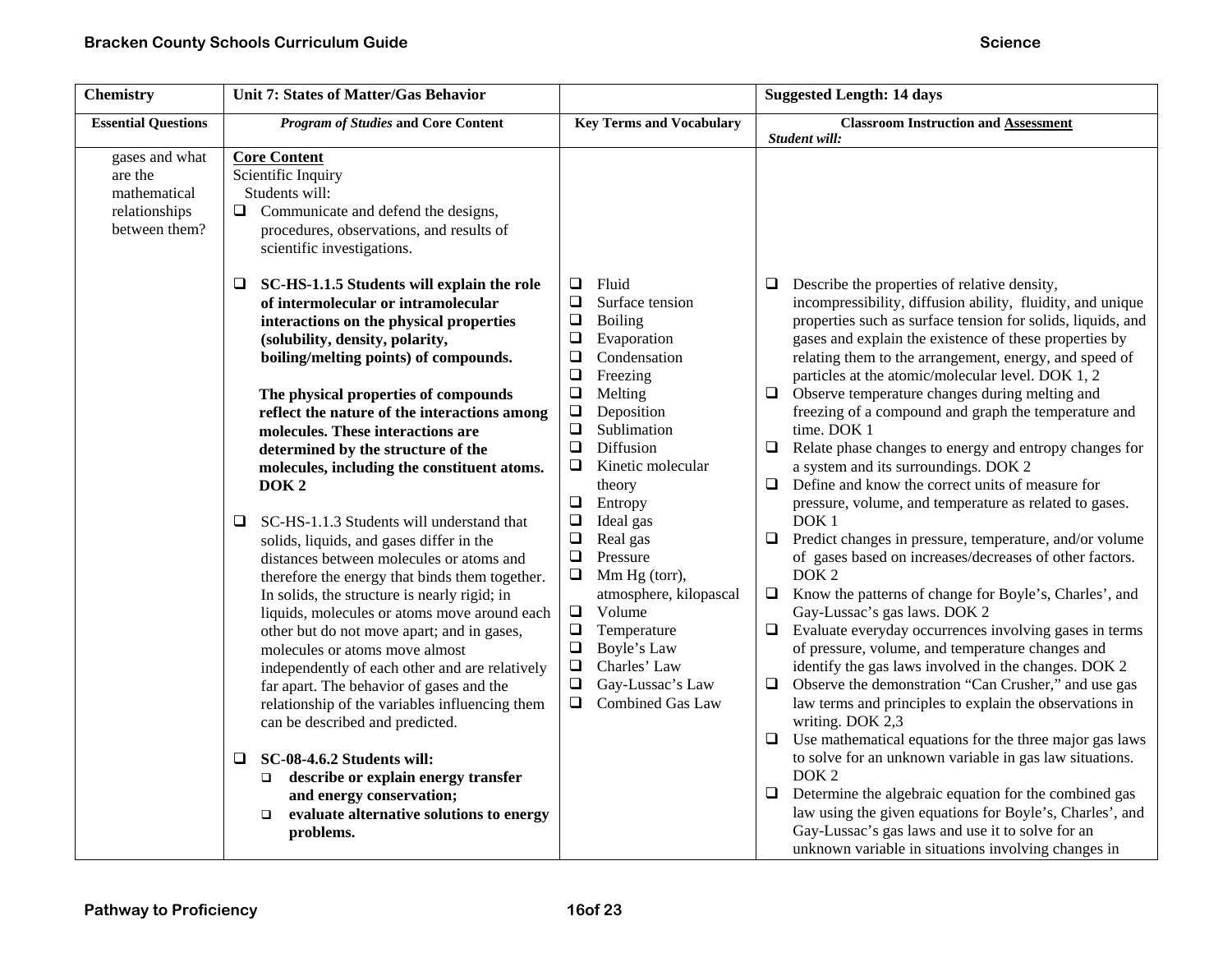| <b>Chemistry</b>           | <b>Unit 7: States of Matter/Gas Behavior</b> |                                 | <b>Suggested Length: 14 days</b>                                   |
|----------------------------|----------------------------------------------|---------------------------------|--------------------------------------------------------------------|
| <b>Essential Questions</b> | <b>Program of Studies and Core Content</b>   | <b>Key Terms and Vocabulary</b> | <b>Classroom Instruction and Assessment</b>                        |
|                            |                                              |                                 | Student will:                                                      |
|                            | Energy can be transferred in many ways,      |                                 | more than two gas parameters. DOK 2                                |
|                            | but it can neither be created nor destroyed. |                                 |                                                                    |
|                            | DOK <sub>3</sub>                             |                                 | $\Box$<br>Written summary of video program: World of               |
|                            |                                              |                                 | Chemistry: A Matter of State DOK 2                                 |
|                            | SC-HS-4.6.6 Students will understand that    |                                 | ◻<br>Demonstration and written explanation: "Can Crusher"          |
|                            | heat is the manifestation of the random      |                                 | activity DOK 2.3                                                   |
|                            | motion and vibrations of atoms               |                                 | $\Box$<br>Lab Activity and Graph Sheet: "Energy and Entropy:       |
|                            |                                              |                                 | Melting/Freezing of Sodium Thiosulfate Pentahydrate"               |
|                            |                                              |                                 | DOK <sub>2</sub>                                                   |
|                            |                                              |                                 | $\Box$<br><u>Quiz: "Gas Laws/States of Matter" (including open</u> |
|                            |                                              |                                 | response on properties of s,l, g, and kinetic molecular            |
|                            |                                              |                                 | theory.) DOK 2                                                     |

| <b>Chemistry</b>                                                                                                                                                        | <b>Unit 8: Nuclear Chemistry</b>                                                                                                                                                                                                                                                                                                                                                                                                                                                                                                                                                                                                                                                                                                                                                                                               |                                 | Suggested Length: 16-18 days                                 |
|-------------------------------------------------------------------------------------------------------------------------------------------------------------------------|--------------------------------------------------------------------------------------------------------------------------------------------------------------------------------------------------------------------------------------------------------------------------------------------------------------------------------------------------------------------------------------------------------------------------------------------------------------------------------------------------------------------------------------------------------------------------------------------------------------------------------------------------------------------------------------------------------------------------------------------------------------------------------------------------------------------------------|---------------------------------|--------------------------------------------------------------|
| <b>Essential Questions</b>                                                                                                                                              | <b>Program of Studies and Core Content</b>                                                                                                                                                                                                                                                                                                                                                                                                                                                                                                                                                                                                                                                                                                                                                                                     | <b>Key Terms and Vocabulary</b> | <b>Classroom Instruction and Assessment</b><br>Student will: |
| What kind of<br>changes do<br>nuclei undergo<br>during nuclear<br>reactions?<br>How do nuclear<br>reactions<br>produce energy<br>and how can<br>that energy be<br>used? | <b>Program of Studies</b><br>Students will:<br>AC-2 examine the interaction between science<br>⊔<br>and technology.<br>$\Box$<br>AC-11 investigate advances in science and<br>technology that have important and long-<br>lasting effects on science and society (e.g.,<br>Newtonian mechanics, plate tectonics, germ<br>theory, medical and health technology).<br>PS-2 examine nuclear structure, nuclear<br>⊔<br>forces, and nuclear reactions (e.g., fission,<br>fusion, radioactivity).<br>PS-10 examine how energy is transferred<br>(e.g., collisions, light waves) and recognize<br>that the total energy of the universe is<br>constant.<br>PS-13 investigate energy transfer caused<br>⊔<br>when waves and matter interact (e.g., atoms<br>and molecules can absorb and emit light<br>waves).<br><b>Core Content</b> |                                 |                                                              |
|                                                                                                                                                                         |                                                                                                                                                                                                                                                                                                                                                                                                                                                                                                                                                                                                                                                                                                                                                                                                                                |                                 |                                                              |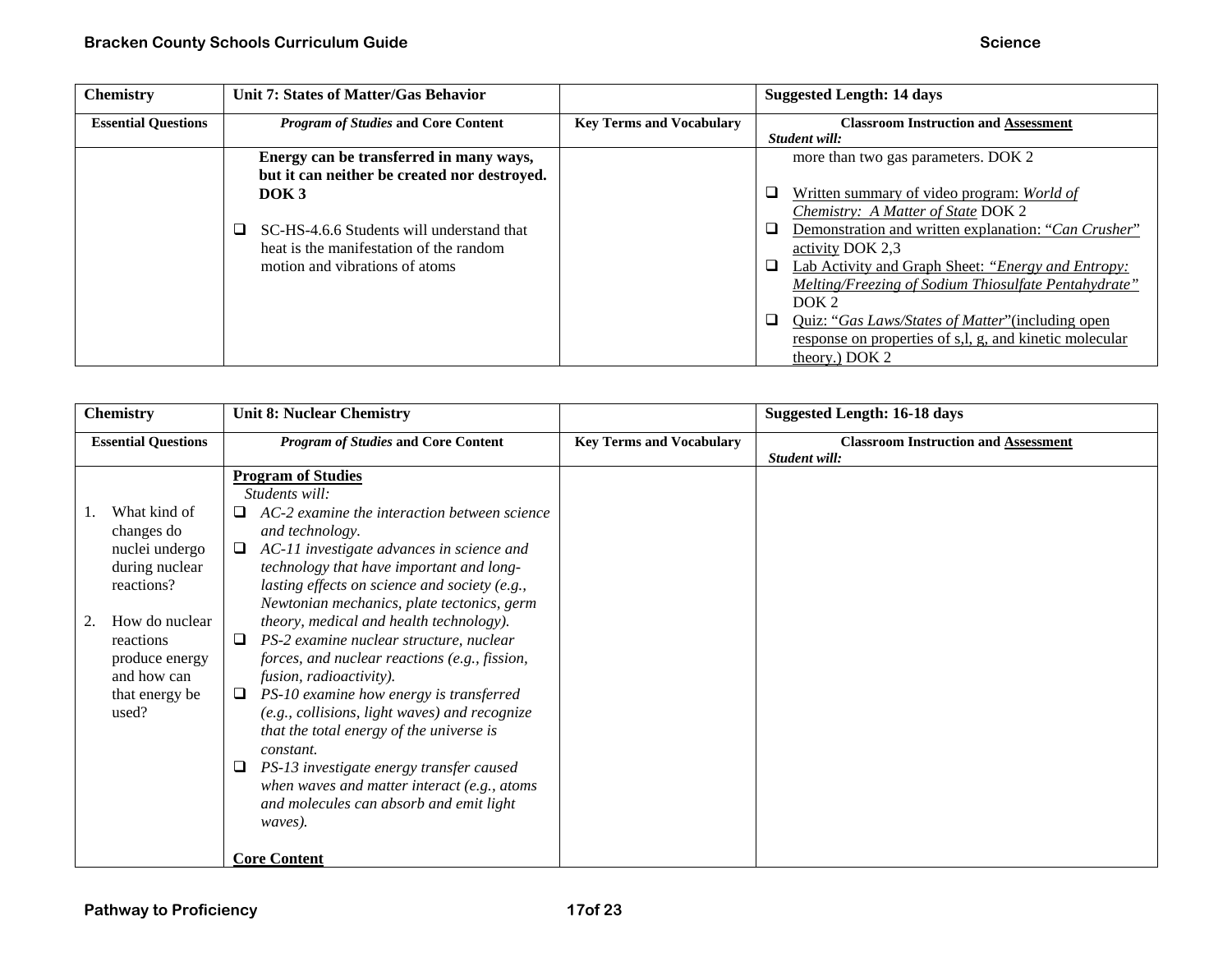| <b>Chemistry</b>           | <b>Unit 8: Nuclear Chemistry</b>                                                                                                                                                                                                                                                                                                                                                                                                                                                                                                                                                                                                                |                                                                                                                                                                                                                                                                                                                                                                                                                          | <b>Suggested Length: 16-18 days</b>                                                                                                                                                                                                                                                                                                                                                                                                                                                                                                                                                                                                                                                                                                                                      |
|----------------------------|-------------------------------------------------------------------------------------------------------------------------------------------------------------------------------------------------------------------------------------------------------------------------------------------------------------------------------------------------------------------------------------------------------------------------------------------------------------------------------------------------------------------------------------------------------------------------------------------------------------------------------------------------|--------------------------------------------------------------------------------------------------------------------------------------------------------------------------------------------------------------------------------------------------------------------------------------------------------------------------------------------------------------------------------------------------------------------------|--------------------------------------------------------------------------------------------------------------------------------------------------------------------------------------------------------------------------------------------------------------------------------------------------------------------------------------------------------------------------------------------------------------------------------------------------------------------------------------------------------------------------------------------------------------------------------------------------------------------------------------------------------------------------------------------------------------------------------------------------------------------------|
| <b>Essential Questions</b> | <b>Program of Studies and Core Content</b>                                                                                                                                                                                                                                                                                                                                                                                                                                                                                                                                                                                                      | <b>Key Terms and Vocabulary</b>                                                                                                                                                                                                                                                                                                                                                                                          | <b>Classroom Instruction and Assessment</b>                                                                                                                                                                                                                                                                                                                                                                                                                                                                                                                                                                                                                                                                                                                              |
|                            | <b>Science and Technology</b><br>Students will apply scientific theory and<br>conceptual understandings to solve problems of<br>technological design and examine the interaction<br>between science and technology.<br><b>History and Nature of Science</b><br>Students will analyze the role science plays in<br>everyday life and compare different careers in<br>science; recognize that scientific knowledge                                                                                                                                                                                                                                |                                                                                                                                                                                                                                                                                                                                                                                                                          | Student will:                                                                                                                                                                                                                                                                                                                                                                                                                                                                                                                                                                                                                                                                                                                                                            |
|                            | comes from empirical standards, logical<br>arguments, and skepticism, and is subject to<br>change as new evidence becomes available; and<br>investigate advances in science and technology<br>that have important and long-lasting effects on<br>science and society.                                                                                                                                                                                                                                                                                                                                                                           |                                                                                                                                                                                                                                                                                                                                                                                                                          |                                                                                                                                                                                                                                                                                                                                                                                                                                                                                                                                                                                                                                                                                                                                                                          |
|                            | SC-HS-2.3.5 Students will explain the<br>❏<br>difference between alpha and beta decay,<br>fission, and fusion; identify the relationship<br>between nuclear reactions and energy.<br>Nuclear reactions convert a fraction of the<br>mass of interacting particles into energy, and<br>they can release much greater amounts of<br>energy than atomic interactions. Fission<br>(alpha and beta decay) is the splitting of a<br>large nucleus into smaller pieces. Fusion is<br>the joining of two nuclei at extremely high<br>temperature and pressure. Fusion is the<br>process responsible for the energy of the Sun<br>and other stars. DOK 2 | <b>Nucleons</b><br>Q<br>Nuclide<br>$\Box$<br>$\Box$<br>Nuclear binding energy<br>$\Box$<br>Nuclear reaction<br>$\Box$<br>Radioactive decay<br>$\Box$<br>Nuclear radiation<br>$\Box$<br>Radioactive nuclide<br>$\Box$<br>Alpha particle<br>Beta particle<br>❏<br>$\Box$<br>Positron<br>$\Box$<br>Electron capture<br>$\Box$<br>Half-life<br>$\Box$<br>Nuclear fission<br>$\Box$<br>Nuclear fusion<br>$\Box$<br>Gamma rays | Explain the relationship between nucleon number and<br>$\Box$<br>stability of nuclei.<br>$\Box$ Complete/predict the products of nuclear reactions.<br>Relate nuclear radiation to the process of radioactive<br>$\Box$<br>decay $\&$ radioactive nuclides, $\&$ explain how the<br>radiation can be harmful to people and animals.<br>Describe and complete radioactive decay equations for<br>$\Box$<br>alpha emission, beta emission, positron emission, and<br>electron capture.<br>$\Box$ Define and explain what the half-life of a radioactive<br>nuclide is.<br>$\Box$ Compare and contrast the penetrating ability and<br>shielding requirements of alpha particles, beta particles,<br>and gamma rays.<br>$\Box$ Discuss applications of radioactive nuclides. |
|                            | $\Box$<br>SC-HS-4.6.4 Students will:<br>describe the components and<br>$\Box$<br>reservoirs involved in biogeochemical<br>cycles (water, nitrogen, carbon dioxide,<br>and oxygen);<br>explain the movement of matter and<br>$\Box$<br>energy in biogeochemical cycles and                                                                                                                                                                                                                                                                                                                                                                       |                                                                                                                                                                                                                                                                                                                                                                                                                          | Distinguish between nuclear fission and nuclear fusion.<br>$\Box$<br>Explain how nuclear fission is used in atomic bombs<br>$\Box$<br>and power plants.<br>Quiz: Nuclear Chemistry<br>⊔<br>Open Response: Nuclear Reactions/Equations                                                                                                                                                                                                                                                                                                                                                                                                                                                                                                                                    |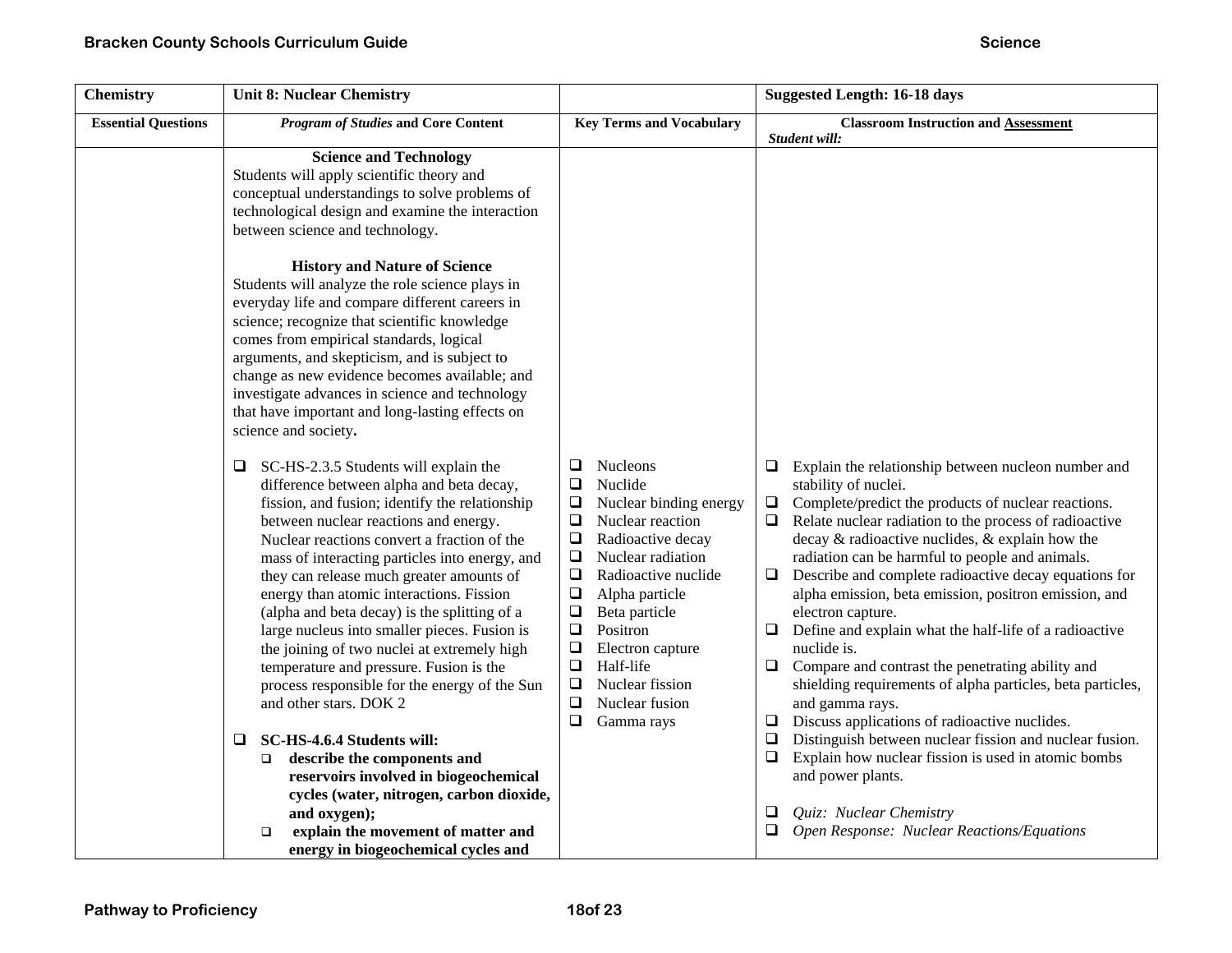| <b>Chemistry</b>           | <b>Unit 8: Nuclear Chemistry</b>                                                                                                                                                                                                                                                                                                                                                                                                                                                                                                                                                                                                               |                                 | <b>Suggested Length: 16-18 days</b>                          |
|----------------------------|------------------------------------------------------------------------------------------------------------------------------------------------------------------------------------------------------------------------------------------------------------------------------------------------------------------------------------------------------------------------------------------------------------------------------------------------------------------------------------------------------------------------------------------------------------------------------------------------------------------------------------------------|---------------------------------|--------------------------------------------------------------|
| <b>Essential Questions</b> | <b>Program of Studies and Core Content</b>                                                                                                                                                                                                                                                                                                                                                                                                                                                                                                                                                                                                     | <b>Key Terms and Vocabulary</b> | <b>Classroom Instruction and Assessment</b><br>Student will: |
|                            | related phenomena.                                                                                                                                                                                                                                                                                                                                                                                                                                                                                                                                                                                                                             |                                 |                                                              |
|                            | The total energy of the universe is constant.<br>Energy can change forms and/or be<br>transferred in many ways, but it can<br>neither be created nor destroyed.<br>Movement of matter between reservoirs is<br>driven by Earth's internal and external<br>sources of energy. These movements are<br>often accompanied by a change in physical<br>and chemical properties of the matter.<br>Carbon, for example, occurs in carbonate<br>rocks such as limestone, in the atmosphere<br>as carbon dioxide gas, in water as dissolved<br>carbon dioxide, and in all organisms as<br>complex molecules that control the<br>chemistry of life. DOK 3 |                                 |                                                              |
|                            | SC-HS-4.6.2 Students will;<br>$\Box$<br>predict wave behavior and energy<br>$\Box$<br>transfer;<br>apply knowledge of waves to real life<br>$\Box$<br>phenomena/investigations.<br>Waves, including sound and seismic waves,<br>waves on water, and electromagnetic<br>waves, can transfer energy when they                                                                                                                                                                                                                                                                                                                                    |                                 |                                                              |
|                            | interact with matter. Apparent changes in<br>frequency can provide information about<br>relative motion. DOK 3<br>SC-HS-4.6.3 Students will understand that<br>$\Box$                                                                                                                                                                                                                                                                                                                                                                                                                                                                          |                                 |                                                              |
|                            | electromagnetic waves, including radio<br>waves, microwaves, infrared radiation, visible<br>light, ultraviolet radiation, x-rays, and gamma<br>rays, result when a charged object is<br>accelerated.                                                                                                                                                                                                                                                                                                                                                                                                                                           |                                 |                                                              |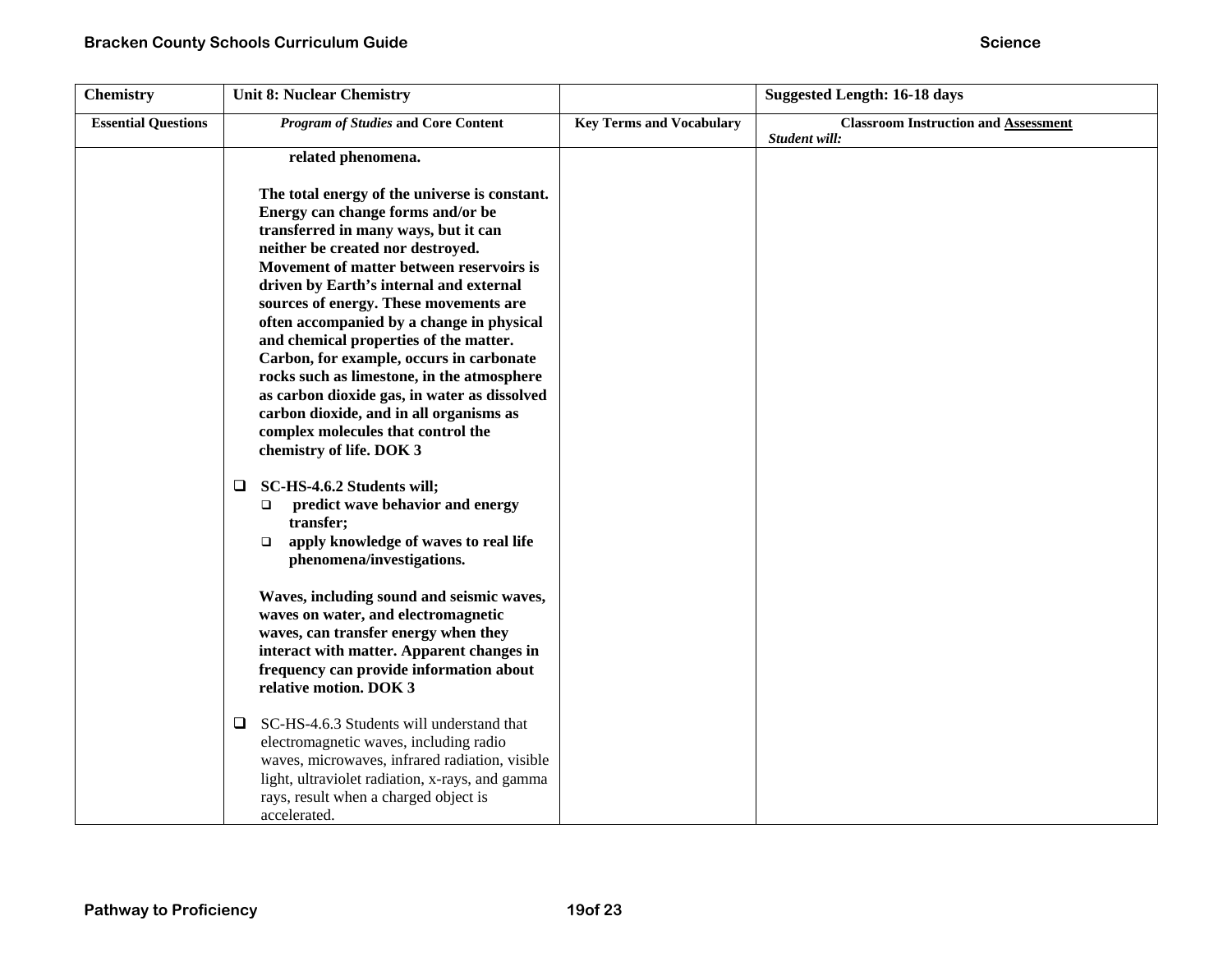| <b>Chemistry</b>                                                                                                                                                                                                                              | <b>Unit 9: Solutions</b>                                                                                                                                                                                                                                                                                                                                                                                                                                                                                                                                                                                                                                                                                                                                                                                                                                                                                                     |                                 | <b>Suggested Length: 14 days</b>                             |
|-----------------------------------------------------------------------------------------------------------------------------------------------------------------------------------------------------------------------------------------------|------------------------------------------------------------------------------------------------------------------------------------------------------------------------------------------------------------------------------------------------------------------------------------------------------------------------------------------------------------------------------------------------------------------------------------------------------------------------------------------------------------------------------------------------------------------------------------------------------------------------------------------------------------------------------------------------------------------------------------------------------------------------------------------------------------------------------------------------------------------------------------------------------------------------------|---------------------------------|--------------------------------------------------------------|
| <b>Essential Questions</b>                                                                                                                                                                                                                    | <b>Program of Studies and Core Content</b>                                                                                                                                                                                                                                                                                                                                                                                                                                                                                                                                                                                                                                                                                                                                                                                                                                                                                   | <b>Key Terms and Vocabulary</b> | <b>Classroom Instruction and Assessment</b><br>Student will: |
| How are<br>1.<br>solutions<br>different from<br>other types of<br>mixtures?<br>What are the<br>2.<br>basic parts of a<br>solution?<br>3.<br>What are the<br>various types<br>and<br>characteristics<br>of different<br>chemical<br>solutions? | <b>Program of Studies</b><br>Students will:<br>$\Box$ SI-2 design and conduct different kinds of<br>scientific investigations for a wide variety of<br>reasons.<br>SI-3 use equipment (e.g., microscopes,<br>$\Box$<br>lasers), tools (e.g., beakers), techniques (e.g.,<br>microscope skills), technology (e.g.,<br>computers), and mathematics to improve<br>scientific investigations and communications.<br>$\Box$ SI-5 communicate designs, procedures, and<br>results of scientific investigations.<br>PS-4 investigate how the structure of matter<br>Q.<br>(e.g., constituent atoms, distances and angles<br>between atoms) relates to physical properties<br>of matter.<br>$\Box$ PS-12 examine how everything tends to<br>become less organized and less orderly over<br>time (e.g., heat moves from hotter to cooler<br>objects).<br>0<br>PS-14 investigate electrical energy and<br>conductivity through matter. |                                 |                                                              |
|                                                                                                                                                                                                                                               | <b>Core Content</b><br>Scientific Inquiry<br>Students will:<br>$\Box$ Formulate testable hypotheses and<br>demonstrate the logical connections between<br>the scientific concepts guiding a hypothesis<br>and the design of an experiment.<br>Use equipment, tools, techniques, technology,<br>❏<br>and mathematics to improve scientific<br>investigations and communications.<br>Communicate and defend the designs,<br>Q.<br>procedures, observations, and results of<br>scientific investigations.<br>Design and conduct different kinds of<br>scientific investigations.                                                                                                                                                                                                                                                                                                                                                |                                 |                                                              |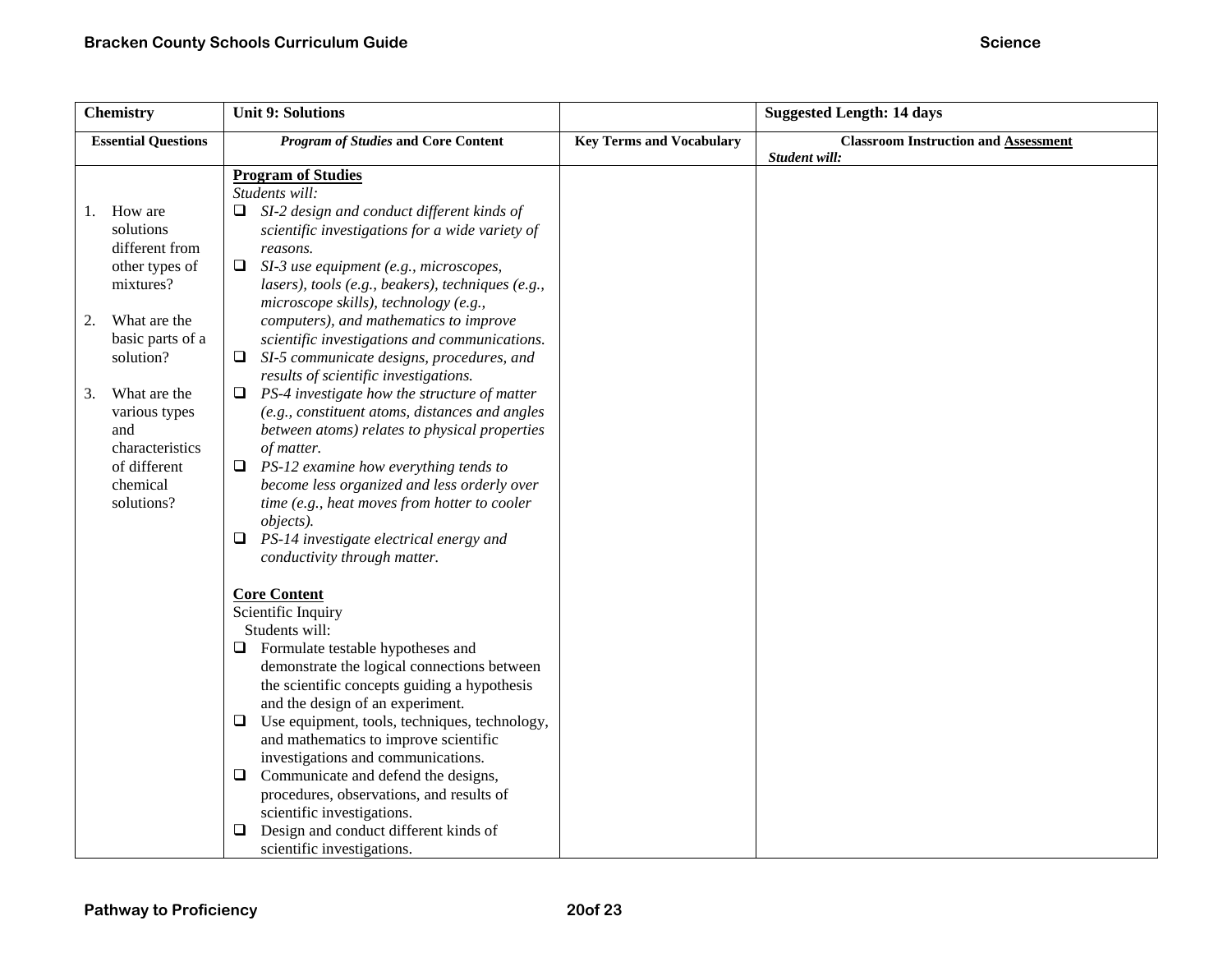| <b>Chemistry</b>           | <b>Unit 9: Solutions</b>                                                                                                                                                                                                                                                                                                                                                                                                                                                                                                                                                                                                                                                                                                                                                                                                                                                                                                                         |                                                                                                                                                                                                                                                                                                                      | <b>Suggested Length: 14 days</b>                                                                                                                                                                                                                                                                                                                                                                                                                                                                                                                                                                                                                                                                                                                                                                                                                                                                                                                                                                                                                                                                                                                                                                                                                                                                                                                                                                                                                                                                                                                                                                                                                                                                                                                                                        |
|----------------------------|--------------------------------------------------------------------------------------------------------------------------------------------------------------------------------------------------------------------------------------------------------------------------------------------------------------------------------------------------------------------------------------------------------------------------------------------------------------------------------------------------------------------------------------------------------------------------------------------------------------------------------------------------------------------------------------------------------------------------------------------------------------------------------------------------------------------------------------------------------------------------------------------------------------------------------------------------|----------------------------------------------------------------------------------------------------------------------------------------------------------------------------------------------------------------------------------------------------------------------------------------------------------------------|-----------------------------------------------------------------------------------------------------------------------------------------------------------------------------------------------------------------------------------------------------------------------------------------------------------------------------------------------------------------------------------------------------------------------------------------------------------------------------------------------------------------------------------------------------------------------------------------------------------------------------------------------------------------------------------------------------------------------------------------------------------------------------------------------------------------------------------------------------------------------------------------------------------------------------------------------------------------------------------------------------------------------------------------------------------------------------------------------------------------------------------------------------------------------------------------------------------------------------------------------------------------------------------------------------------------------------------------------------------------------------------------------------------------------------------------------------------------------------------------------------------------------------------------------------------------------------------------------------------------------------------------------------------------------------------------------------------------------------------------------------------------------------------------|
| <b>Essential Questions</b> | <b>Program of Studies and Core Content</b>                                                                                                                                                                                                                                                                                                                                                                                                                                                                                                                                                                                                                                                                                                                                                                                                                                                                                                       | <b>Key Terms and Vocabulary</b>                                                                                                                                                                                                                                                                                      | <b>Classroom Instruction and Assessment</b><br>Student will:                                                                                                                                                                                                                                                                                                                                                                                                                                                                                                                                                                                                                                                                                                                                                                                                                                                                                                                                                                                                                                                                                                                                                                                                                                                                                                                                                                                                                                                                                                                                                                                                                                                                                                                            |
|                            | □<br>SC-HS-1.1.5 Students will explain the role<br>of intermolecular or intramolecular<br>interactions on the physical properties<br>(solubility, density, polarity,<br>boiling/melting points) of compounds.<br>The physical properties of compounds<br>reflect the nature of the interactions among<br>molecules. These interactions are<br>determined by the structure of the<br>molecules, including the constituent atoms.<br>DOK <sub>2</sub><br>SC-HS-1.1.4 Students will understand that in<br>$\Box$<br>conducting materials, electrons flow easily;<br>whereas, in insulating materials, they can<br>hardly flow at all. Semiconducting materials<br>have intermediate behavior. At low<br>temperatures, some materials become<br>superconductors and offer no resistance to the<br>flow of electrons.<br>SC-HS-4.6.6 Students will understand that<br>⊔<br>heat is the manifestation of the random<br>motion and vibrations of atoms. | $\Box$<br>Soluble<br>$\Box$<br>Solution<br>❏<br>Solvent<br>$\Box$<br>Solute<br>□<br>Suspension<br>Colloid<br>$\Box$<br>$\Box$<br>Tyndall effect<br>$\Box$<br>Electrolyte<br>$\Box$<br>Nonelectrolyte<br>$\Box$<br>Concentration<br>Molarity<br>$\Box$<br>$\Box$<br>Molality<br>$\Box$<br><b>Colligative Property</b> | Observe, compare and contrast the properties of<br>$\Box$<br>solutions, suspensions, and colloids, and give several<br>examples of each.<br>$\Box$ Identify the solute and solvent in common solutions.<br>$\Box$ Measure temperature change during the solution process<br>and relate it to amount of energy absorbed and released<br>by the solute and solvent molecules during the solution<br>process. DOK 2<br>$\Box$ Differentiate between the chemical and physical<br>characteristics of electrolytes and nonelectrolytes.<br>Predict if certain compounds will be nonelectrolytes,<br>❏<br>weak electrolytes, or strong electrolytes, based upon<br>their chemical formula.<br>$\Box$<br>Use a conductivity probe interfaced with a LabPro Data<br>Collection Unit and Calculator to obtain electrical<br>conductivity values for solutions to test of predictions of<br>electrolyte status for certain compounds are accurate or<br>inaccurate.<br>$\Box$ Define the term concentration. DOK 2<br>$\Box$ Distinguish between a dilute and concentrated solution.<br>DOK <sub>2</sub><br>$\Box$<br>Calculate the molarity and molality of common acid and<br>ionic compound solutions. DOK 2<br>$\Box$ Design and conduct an experiment to determine the<br>effect of electrolytic and nonelectrolytic solutes on the<br>boiling point of water. DOK 3<br>$\Box$ Predict the effect of solutes on the boiling and freezing<br>points of water. DOK 3<br>$\Box$ Understand the colligative properties (freezing point<br>depression, boiling point elevation) and the theory to<br>explain them at the molecular level. DOK 2,3<br>$\Box$ OR: "Three Types of Mixtures" DOK 2<br>$\Box$ Activity: "Electrolytes vs. Nonelectrolytes"<br>Lab: Heat of Soln/Heat of Rxn<br>$\Box$ |
|                            |                                                                                                                                                                                                                                                                                                                                                                                                                                                                                                                                                                                                                                                                                                                                                                                                                                                                                                                                                  |                                                                                                                                                                                                                                                                                                                      | Lab Activity: Effect of Solutes on Boiling Point. DOK<br>2,3                                                                                                                                                                                                                                                                                                                                                                                                                                                                                                                                                                                                                                                                                                                                                                                                                                                                                                                                                                                                                                                                                                                                                                                                                                                                                                                                                                                                                                                                                                                                                                                                                                                                                                                            |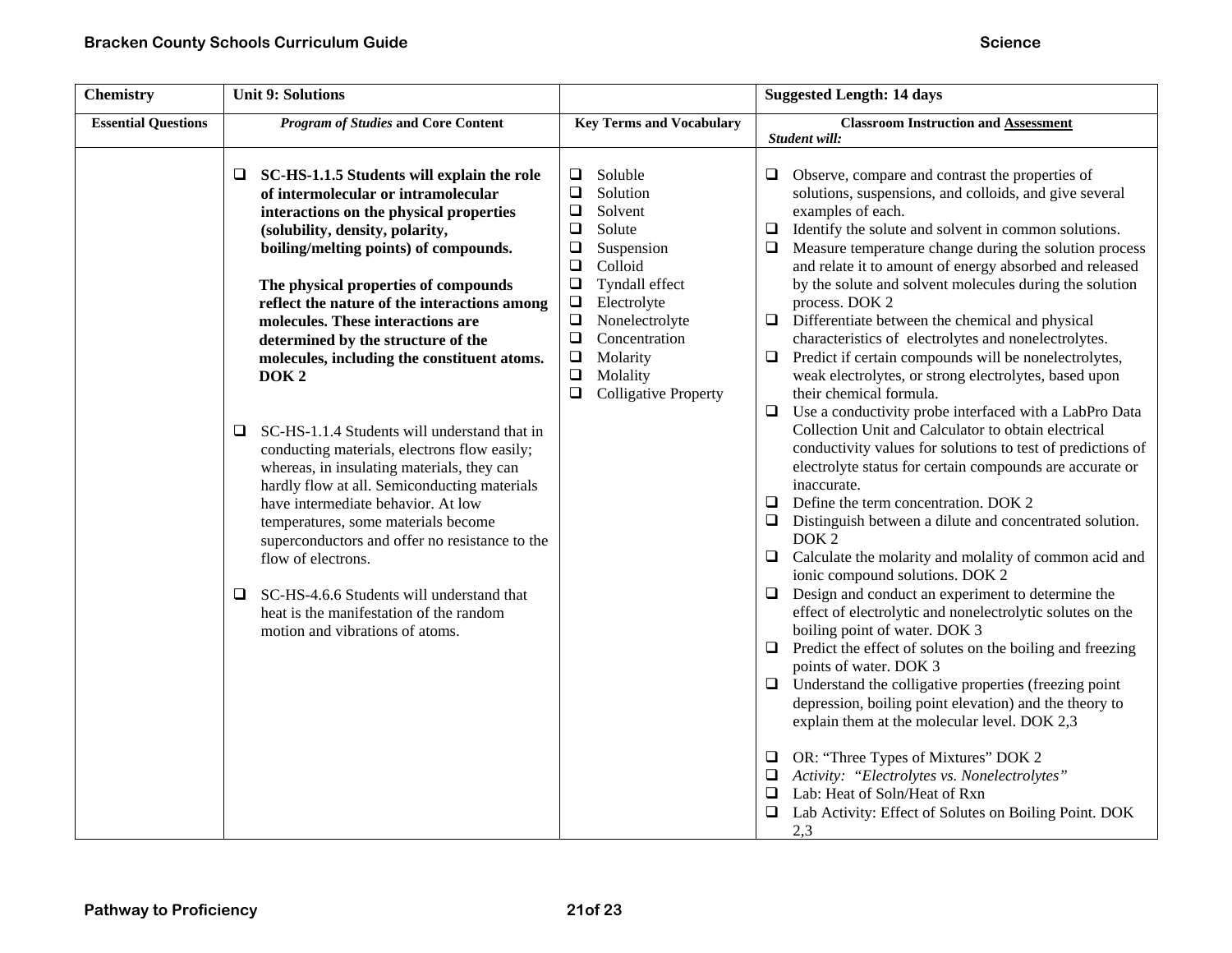| <b>Chemistry</b>                                                                                                                                                                                                                                                                  | Unit 10: Issues in Chemistry (Feature Articles)                                                                                                                                                                                                                                                                                                                                                                                                                                                                                                                                                                                                                                                                                                                                                                                                                                                                                                                                                                                                                                                                                                                                                                                                                                                                                                                                                                                                                                                                                                                                                   |                                                                                                                                                                       | <b>Suggested Length: 12 days</b>                                                                                                                                                                                                                                                                                                                                                                                                                                                                                                                                                                                                                             |
|-----------------------------------------------------------------------------------------------------------------------------------------------------------------------------------------------------------------------------------------------------------------------------------|---------------------------------------------------------------------------------------------------------------------------------------------------------------------------------------------------------------------------------------------------------------------------------------------------------------------------------------------------------------------------------------------------------------------------------------------------------------------------------------------------------------------------------------------------------------------------------------------------------------------------------------------------------------------------------------------------------------------------------------------------------------------------------------------------------------------------------------------------------------------------------------------------------------------------------------------------------------------------------------------------------------------------------------------------------------------------------------------------------------------------------------------------------------------------------------------------------------------------------------------------------------------------------------------------------------------------------------------------------------------------------------------------------------------------------------------------------------------------------------------------------------------------------------------------------------------------------------------------|-----------------------------------------------------------------------------------------------------------------------------------------------------------------------|--------------------------------------------------------------------------------------------------------------------------------------------------------------------------------------------------------------------------------------------------------------------------------------------------------------------------------------------------------------------------------------------------------------------------------------------------------------------------------------------------------------------------------------------------------------------------------------------------------------------------------------------------------------|
| <b>Essential Questions</b>                                                                                                                                                                                                                                                        | <b>Program of Studies and Core Content</b>                                                                                                                                                                                                                                                                                                                                                                                                                                                                                                                                                                                                                                                                                                                                                                                                                                                                                                                                                                                                                                                                                                                                                                                                                                                                                                                                                                                                                                                                                                                                                        | <b>Key Terms and Vocabulary</b>                                                                                                                                       | <b>Classroom Instruction and Assessment</b><br>Student will:                                                                                                                                                                                                                                                                                                                                                                                                                                                                                                                                                                                                 |
| What is an issue<br>1.<br>or topic related<br>to chemistry<br>and/or chemical<br>concepts?<br>How can I<br>2.<br>research a<br>chosen topic in<br>chemistry and<br>give<br>information to a<br>general<br>audience about<br>that topic<br>through a<br>feature article<br>format? | <b>Program of Studies</b><br>Students will:<br>$\Box$ AC-1 apply scientific inquiry and conceptual<br>understandings to solving problems of<br>technological design (e.g., styrofoam cups,<br>transistors, computer chips).<br>AC-2 examine the interaction between science<br>❏<br>and technology.<br>$\Box$ AC-7 use science to investigate natural<br>hazards and human-induced hazards.<br>$\Box$ AC-8 analyze how science and technology are<br>necessary but not sufficient for solving local,<br>national, and global issues.<br>AC-9 analyze the role science plays in<br>$\Box$<br>everyday life and compare different careers in<br>science.<br>$\Box$ AC-11 investigate advances in science and<br>technology that have important and long-<br>lasting effects on science and society (e.g.,<br>Newtonian mechanics, plate tectonics, germ<br>theory, medical and health technology).<br><b>Core Content</b><br><b>Science and Technology</b><br>Students will apply scientific theory and<br>conceptual understandings to solve problems of<br>technological design and examine the interaction<br>between science and technology.<br><b>Personal and Social Perspectives</b><br>Students will explore the impact of scientific<br>knowledge and discoveries on personal and<br>community health; recognize how science<br>influences human population growth, use science<br>to analyze the use of natural resources by an<br>increasing human population; investigate how<br>science can be used to solve environmental quality<br>problems, use science to investigate natural and | ❏<br>Feature article<br>$\Box$<br>Lead<br>$\Box$<br>Headings<br>$\Box$<br>Conclusion<br>Works cited<br>$\Box$<br>◻<br>Environmental<br>issues<br>Pollutants<br>$\Box$ | Browse/read through scientific journals such as<br>□<br>Science News to identify issues/topics of interest<br>related to chemicals/chemistry.<br>Research information on a specific topic or issue<br>$\Box$<br>dealing with an element, compound, or other<br>relevant topic.<br>Analyze a model feature article for type of lead,<br>$\Box$<br>conclusion, addressing the audience and other<br>important characteristics.<br>$\Box$ Use information on writing feature articles and<br>models of feature articles to write a feature article<br>about the researched chemistry topic.<br><b>Feature Article on Chemistry-Related Topic (WP)</b><br>$\Box$ |